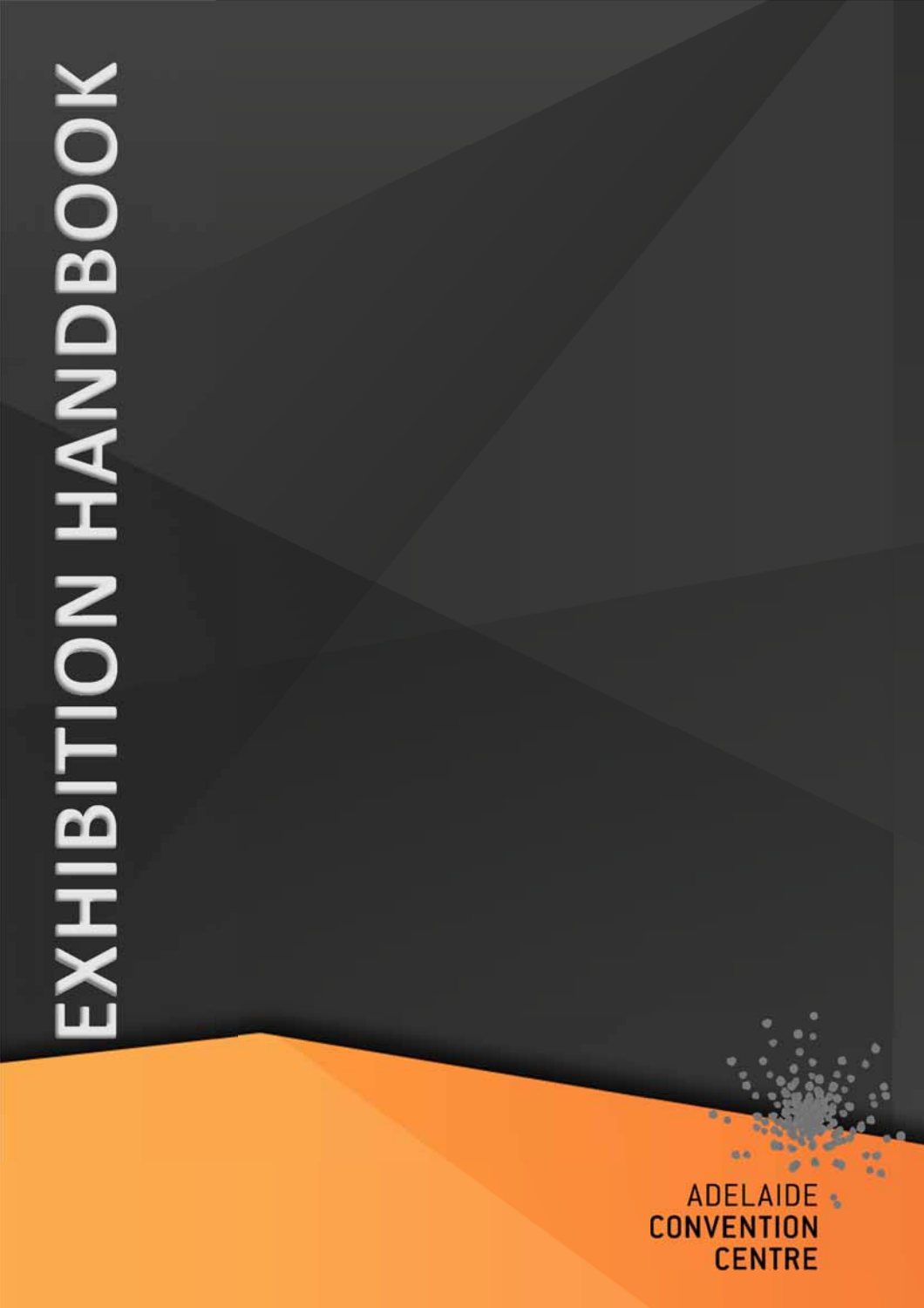# Introduction

This Exhibition Handbook has been designed to assist you in ensuring that your exhibition experience at the Adelaide Convention Centre is enjoyable and trouble free. Please read it carefully as it contains information specific to the operating procedures in the Adelaide Convention Centre. Should you require information specific to the exhibition itself, please contact your exhibition organiser directly.

All prices are inclusive of GST and are in Australian dollars, unless otherwise specified. All quoted prices are current at the time of printing and are subject the change. Services will not be provided until full payment has been received prior to your event.

Completed order forms should be forwarded to:

| <b>Exhibition Services Department</b> |                         |
|---------------------------------------|-------------------------|
| Adelaide Convention Centre            |                         |
| GPO Box 2669                          |                         |
| Adelaide, South Australia, 5001       |                         |
| Australia                             |                         |
| Telephone:                            | (+61 8) 8212 4099       |
| Facsimile:                            | (+61 8) 8210 6750       |
| Fmail·                                | exhibitions@avmc.com.au |

All references to ACC mean the Adelaide Convention Centre.

Please take time to read this handbook and familiarise yourself with its contents.

Should you have any queries please do not hesitate to contact the Exhibition Services Department.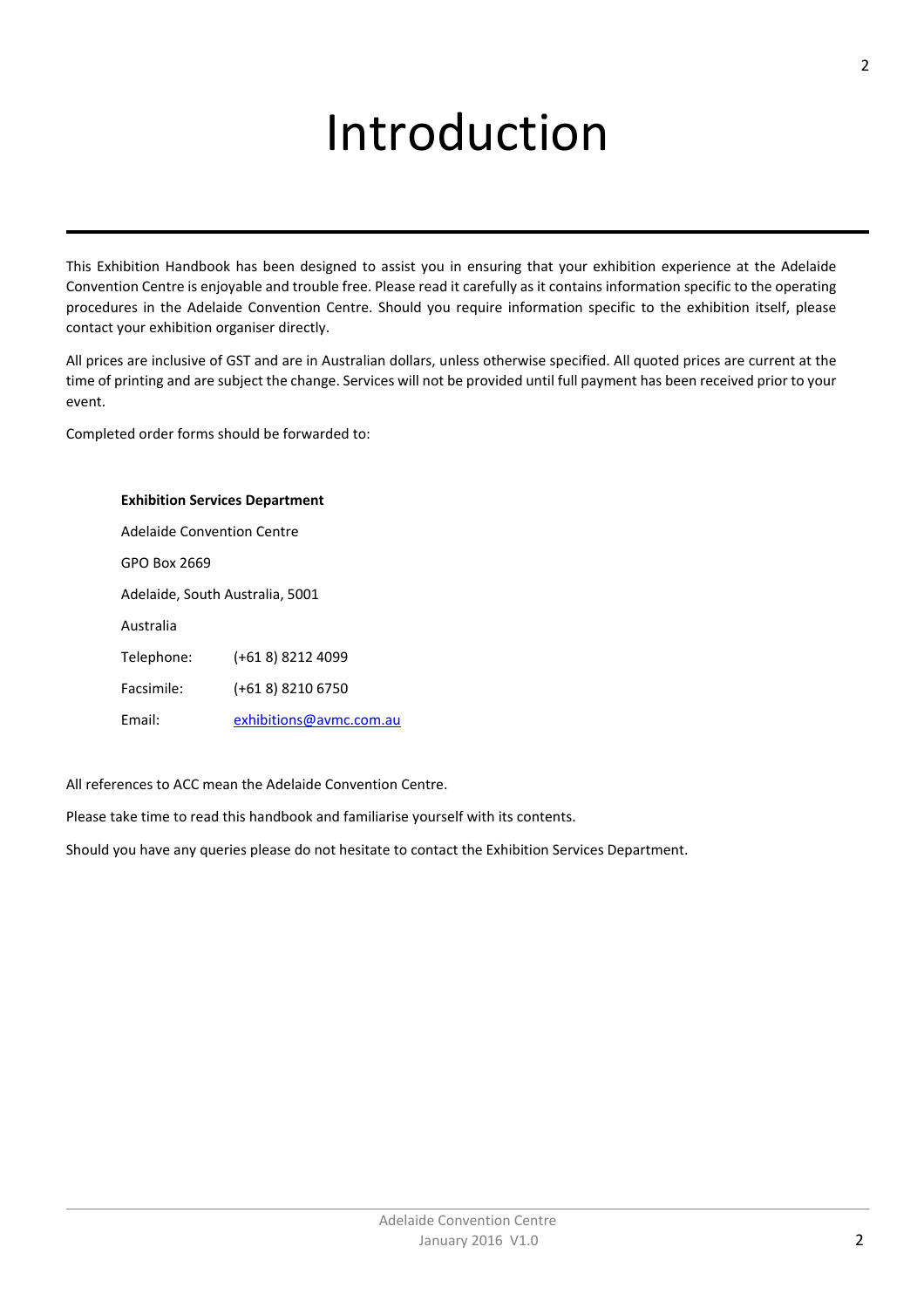# **Introduction**

# **Exhibiting at the ACC**

| 1.               |  |
|------------------|--|
| 2.               |  |
| 3.               |  |
| $\overline{4}$ . |  |
| 5 <sub>1</sub>   |  |
| 6.               |  |
| 7.               |  |

# Services provided by the ACC

| 8.  |  |
|-----|--|
| 9.  |  |
| 10. |  |
| 11. |  |
| 12. |  |
| 13. |  |
| 14. |  |
| 15. |  |
| 16. |  |

# **Exhibits Requiring Approval**

| 17. |  |
|-----|--|
| 18. |  |
| 19. |  |
| 20. |  |
| 21. |  |
| 22. |  |
| 23. |  |
| 24. |  |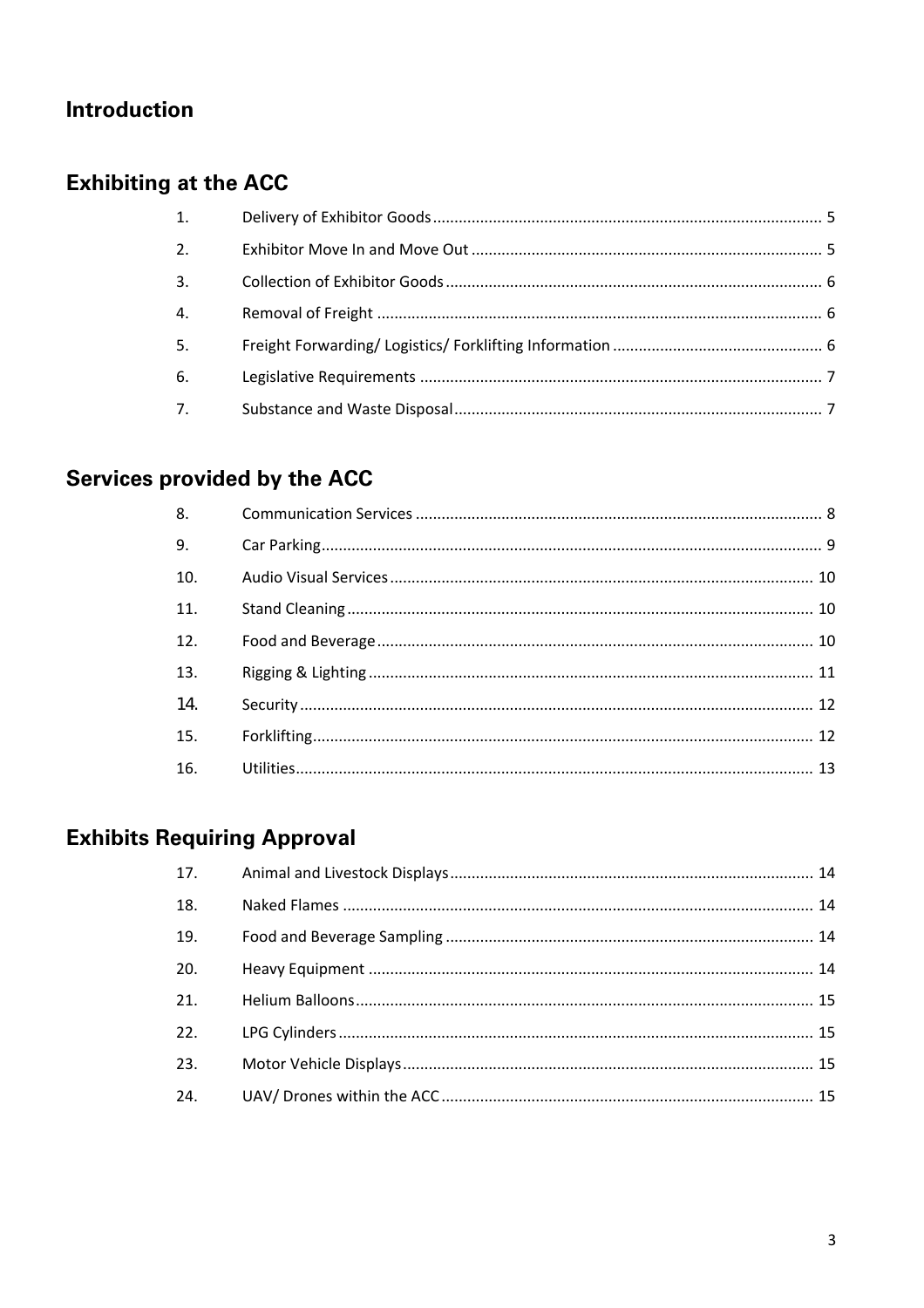# **Stand Construction**

| 25. |  |
|-----|--|
| 26. |  |
| 27. |  |
| 28. |  |
| 29. |  |
| 30. |  |
| 31. |  |
| 32. |  |

# **Workplace Health & Safety**

| 33. |  |
|-----|--|
| 34. |  |
| 35. |  |
| 36. |  |
| 37. |  |
| 38. |  |
| 39. |  |
| 40. |  |
| 41. |  |

# **General Information**

# **Venue Information Table**

# **Forms**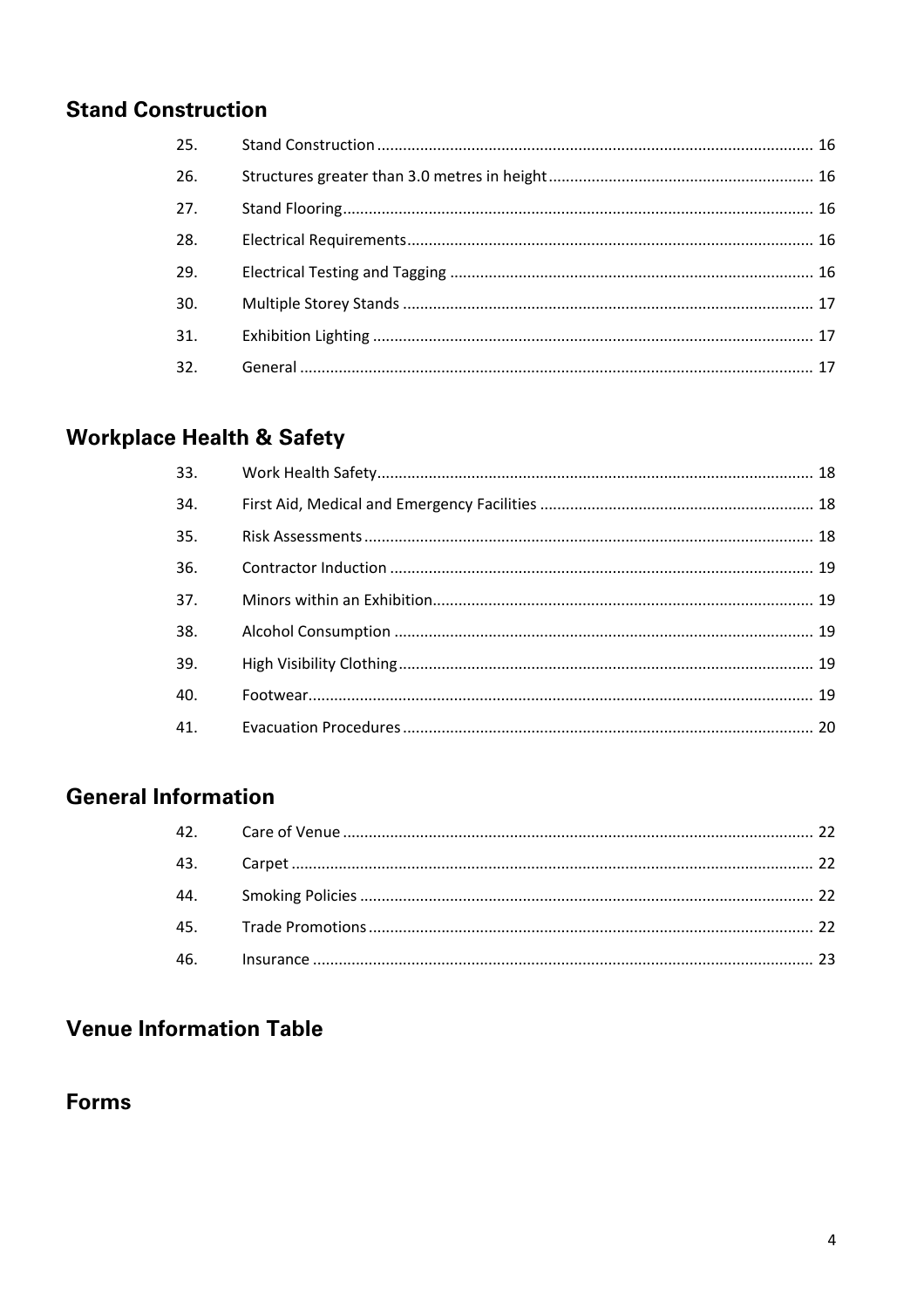# Exhibiting at the ACC

#### **1. Delivery of Exhibitor Goods**

All exhibitor/ contractor deliveries must be made to the ACC's North Terrace Loading Dock accessed from North Terrace and must be scheduled in with the loading dock supervisor.

Deliveries arriving without a booking or prior to the allocated move in period will **not be accepted.**

To book in the delivery of your freight please contact;

| <b>Loading Dock Supervisor</b> |                              |  |
|--------------------------------|------------------------------|--|
| Tel                            | (+61 8) 8210 6773            |  |
| Fax                            | (+61 8) 8210 6751            |  |
| Email                          | northterracedock@avmc.com.au |  |

There is no onsite storage available at the ACC, please refer all enquiries to your organiser.

If you are having goods delivered by courier, please ensure someone from your company is on site to sign for the goods. The ACC, nor designated representatives will not sign for exhibitor or contractor deliveries. Couriers requiring a signature will be turned away.

It isstrongly recommended that any exhibitor transporting freight to and from the ACC use the services of a specialised exhibition focused Ufreight forwarder. This will avoid potential problems with customs, duties, and deliveries outside designated times. The ACC will not accept any responsibility for arranging the freighting of any item or the costs associated therewith.

All airway bills/shipping notes must be clearly marked 'All charges to account consignor'. The ACC accepts no responsibility for any charges associated with the duties, taxes or clearance of exhibitor/ contractor goods.

Pallet lifters and trolleys are provided on a complimentary basis to all exhibitors. These are located in the loading bay and are available on a first in, first served basis.

# **2. Exhibitor Move In and Move Out**

To ensure a trouble-free build, exhibitors and stand contractors must adhere to the access times specified by the event organiser. Access into the exhibition space prior to the scheduled time will not be permitted.

A limit of twenty (20) minutes per vehicle applies to all vehicles using the North Terrace Loading Dock.

Vehicles entering the North Terrace Loading Dock are to await direction from the loading dock staff. No vehicles are to be parked or loaded on the loading dock ramp at any time. Drivers must stay with their vehicle when on the loading dock ramp and wait until such time that they can access the loading dock.

Move out or breakdown prior to the scheduled time will only be permitted with the consent of the event organiser and ACC.

ACC Security reserves the right to inspect any vehicle before, during and/or after an event.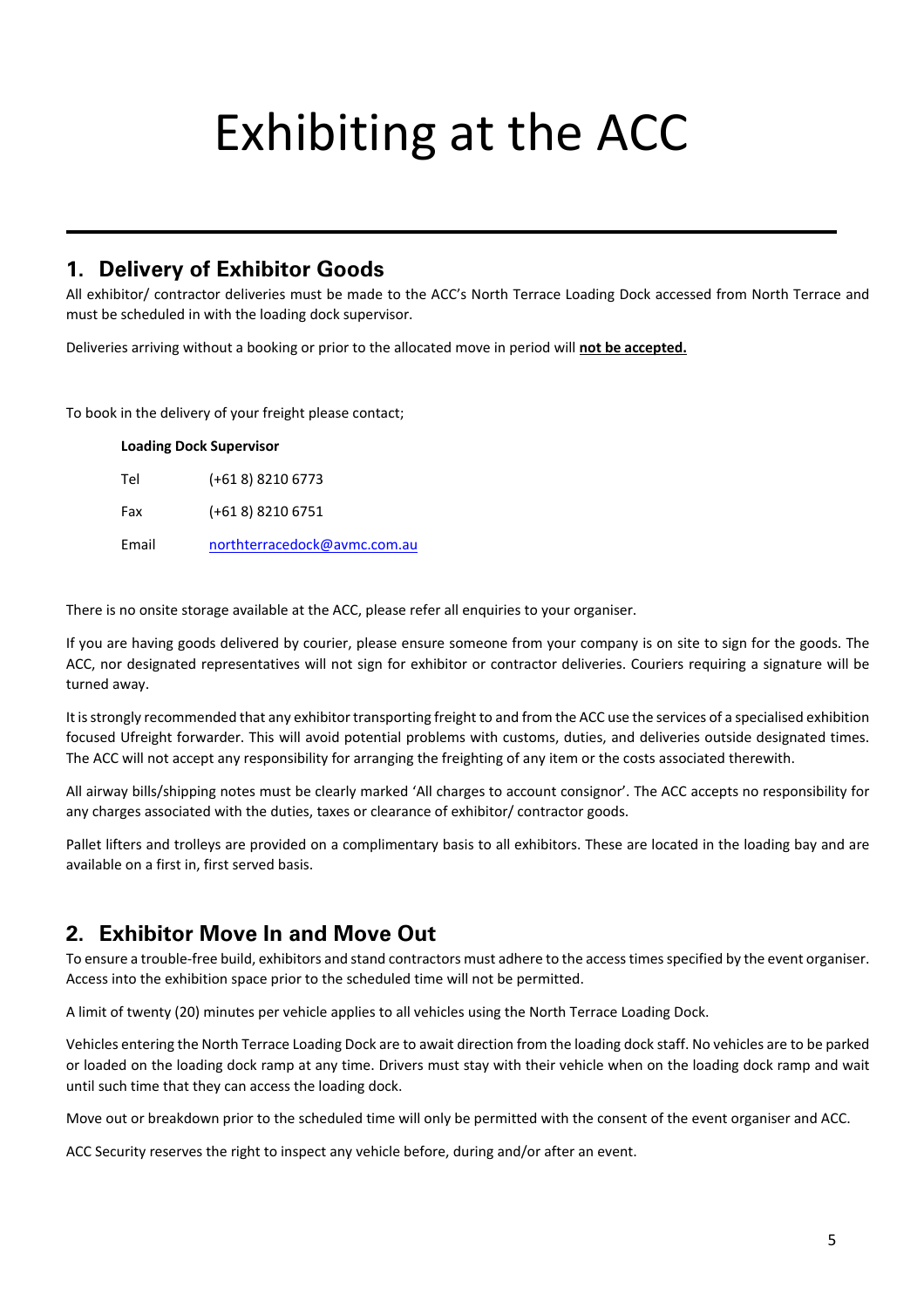# **3. Collection of Exhibitor Goods**

Exhibitors who have arranged for couriers to collect their goods must ensure all items are clearly labelled with

| <b>Destination</b>  |
|---------------------|
| Company name        |
| <b>Courier name</b> |

And must be accompanied by a **completed** consignment note attached.

These items must be collected at time of move out. If this is not possible, the collection of goods must be arranged with the ACC. Any goods not collected within 24 hours of the event conclusion will be removed at the cost to the individual exhibitor. The ACC accepts no responsibility for goods left behind after the closure of an exhibition.

All exhibitor freight must be moved to the North Terrace Loading Dock by the exhibitor in accordance with the directions of the ACC's Exhibition Floor Manager.

# **4. Removal of Freight**

Goods must be collected from the ACC during your designated move out period. Where suitable arrangements have not been made, the ACC reserves the right to remove the said items from site twenty four (24) hours from the conclusion of the event. All incurred cost will remain the responsibility of the concerned party.

# **5. Freight Forwarding/ Logistics/ Forklifting Information**

Agility Fairs & Events is the preferred logistics supplier at the ACC. Agility provides a comprehensive freight handling/ logistics/ customs clearance/ forklifting service and should be contacted directly to make the necessary arrangements. Charges will apply.

Please contact;

#### **Agility Fairs & Events**

| Contact | Angus Robertson |  |
|---------|-----------------|--|
|         |                 |  |

Tel (+61 8) 8210 6773

Fax (+61 8) 8210 6751

Email northterracedock@avmc.com.au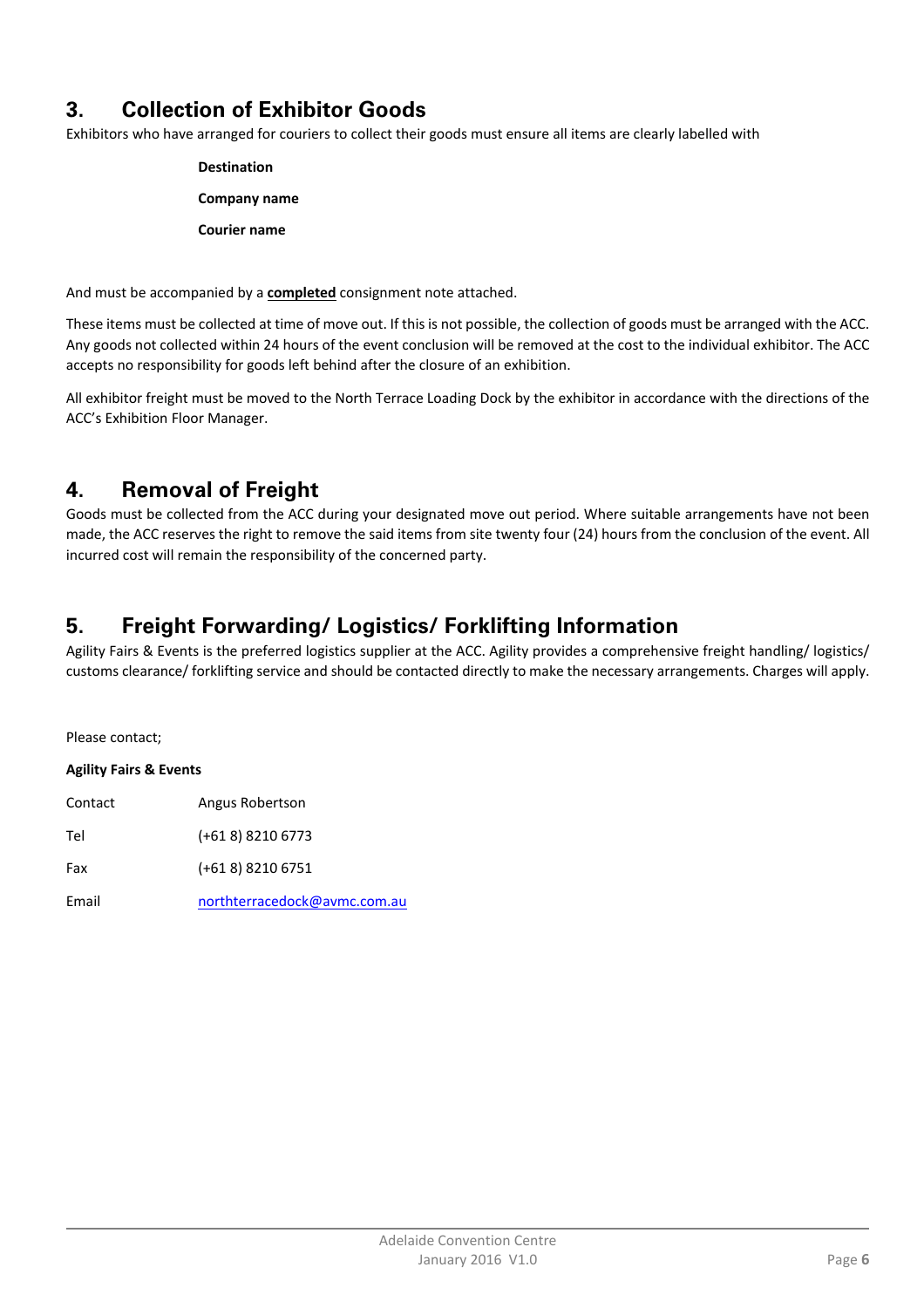# **6. Legislative Requirements**

If you supply any beverages in a sealed container at an event, you must be aware that South Australia has a container deposit scheme.

#### *Container Deposit Legislation (CDL)*

Any beverage container covered by CDL that is sold or given away at an event, must display an approved refund marking and be compliant with EPA regulations. This includes bottled water, juice and tetra pack containers.

Failure to comply will result in enforcement action by the EPA which may include one or more of the following:

- The immediate withdrawal of the beverage/s from distribution,
- The issue of an Environment Protection Order to prevent the distribution of the container until such time as it is approved,
- Expiation Notice ‐ \$360 or prosecution.

#### Relevant legislation: **South Australia Environment Protection Act, 1993 – Part 8, Division 2**

For more information on the South Australian CDL please visit www.epa.sa.gov.au

#### *Plastic Shopping Bags*

The Plastic Shopping Bags (Waste Avoidance) Act 2008 prohibits the supply by exhibitors of single use plastic shopping bags with handles that have a manufactured thickness of less than 35 microns.

Failure to comply will result in enforcement action by the EPA which may include one or more of the following:

- The immediate withdrawal of the bags from distribution,
- Expiation Notice ‐ \$375 or prosecution.

Relevant legislation: **South Australia Plastic Shopping Bags (Waste Avoidance) Act 2008**

## **7. Substance and Waste Disposal**

Under no circumstances will any chemicals be disposed of into the ACC's drainage system. Persons found disposing of chemicals this way may be liable for prosecution under the Environmental Protection Act 1993.

All waste chemical substances and paints must be contained, taken offsite and disposed of in an appropriate manner. For further information please visit www.epa.sa.gov.au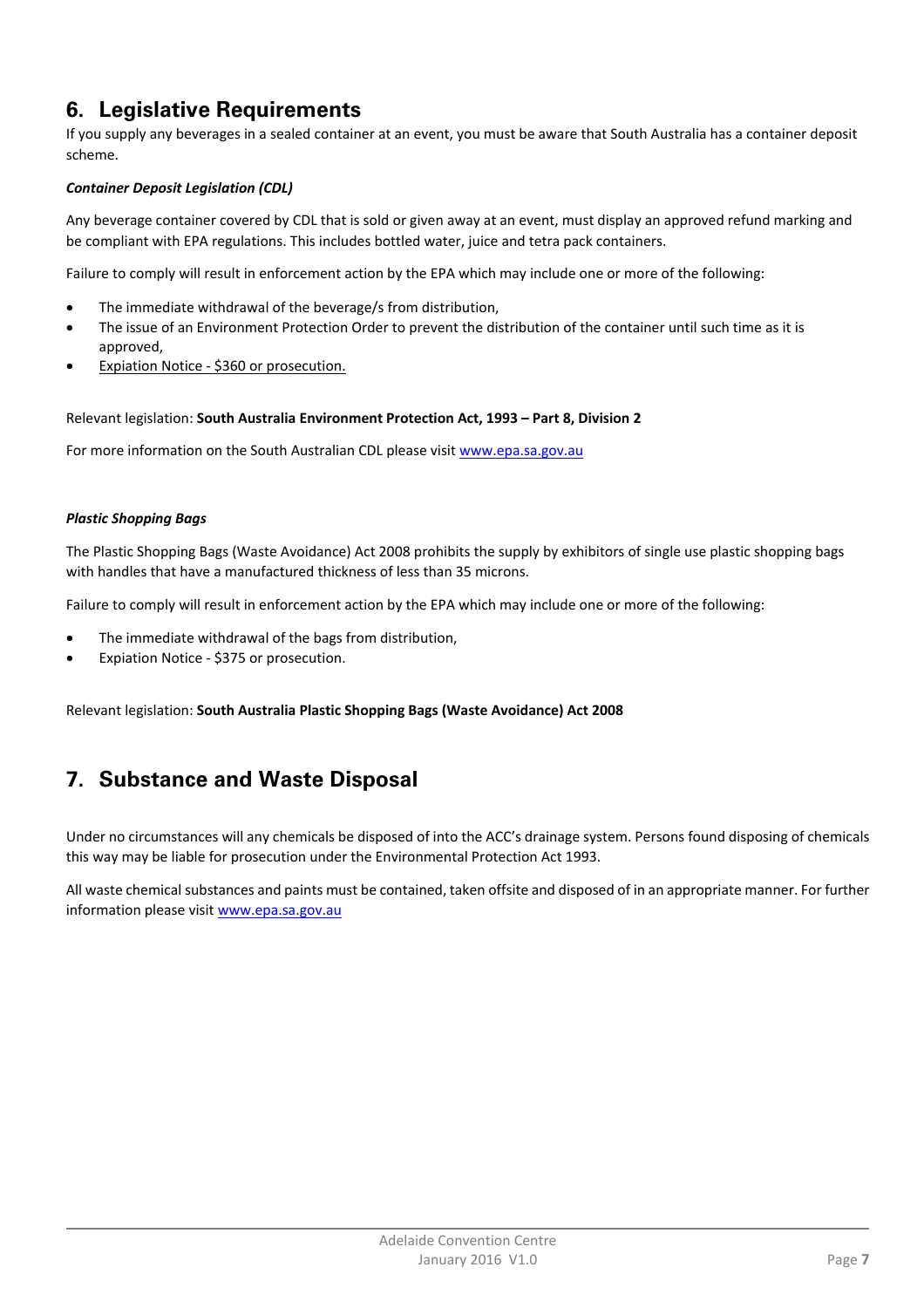# Services provided by the ACC

#### **8. Communication Services**

Communication services are readily available throughout the ACC in a variety of services and speeds. These services can be provided in a wireless or cabled form depending on your requirements.

The ACC is responsible for the provision of and maintenance of all communication services provided within the venue.

#### *Wireless Internet Services*

#### **Complimentary Wifi**

Free wireless internet is provided by the ACC and can be accessed throughout the venue. The service is suitable for checking emails and basic web browsing, however connections are not guaranteed due to the varying number of users connected at the one time.

#### *High Speed Wifi*

Wireless Internet can be provided with a faster bandwidth for the duration of an event on individual separate networks throughout the ACC. Whether you choose to provide the network name and password to delegates or use this this specifically for the devices on your stand the choice is yours.

For faster and more reliable services please refer to the various options detailed on the order form found at the rear of the handbook.

#### *Connection and Security*

These services are available on mobile devices with wireless internet capability. All wireless standards are supported by the ACC including IEEE 802.11ac.

The ACC can detect sources of abuse and/or network interference and reserves the right to deny access to any device without notice. No refund will be provided in this case.

ACC Internet services do not provide a firewall. The ACC accepts no responsibility for any viruses or computer security breaches. Security of the service remains the responsibility of the end‐user when connected to the internet.

The ACC can provide non-internet LAN infrastructure in order to link various areas across the venue – charges are applicable.

#### **Cabled Internet Services**

A range of high‐speed cabled internet services can be provided to suit your requirements.

Services are charged at a daily rate which is inclusive of a single connection per service and enables you to use one service in multiple locations. A fee will be incurred per additional location. All relevant charges are detailed at the rear of this handbook.

When booking communication services for a site, please notify the ACC of any flooring to be installed as this can impact upon floor based services.

#### *Settings and Configurations*

The ACC's internet services are symmetric connections – their download and upload speeds are the same.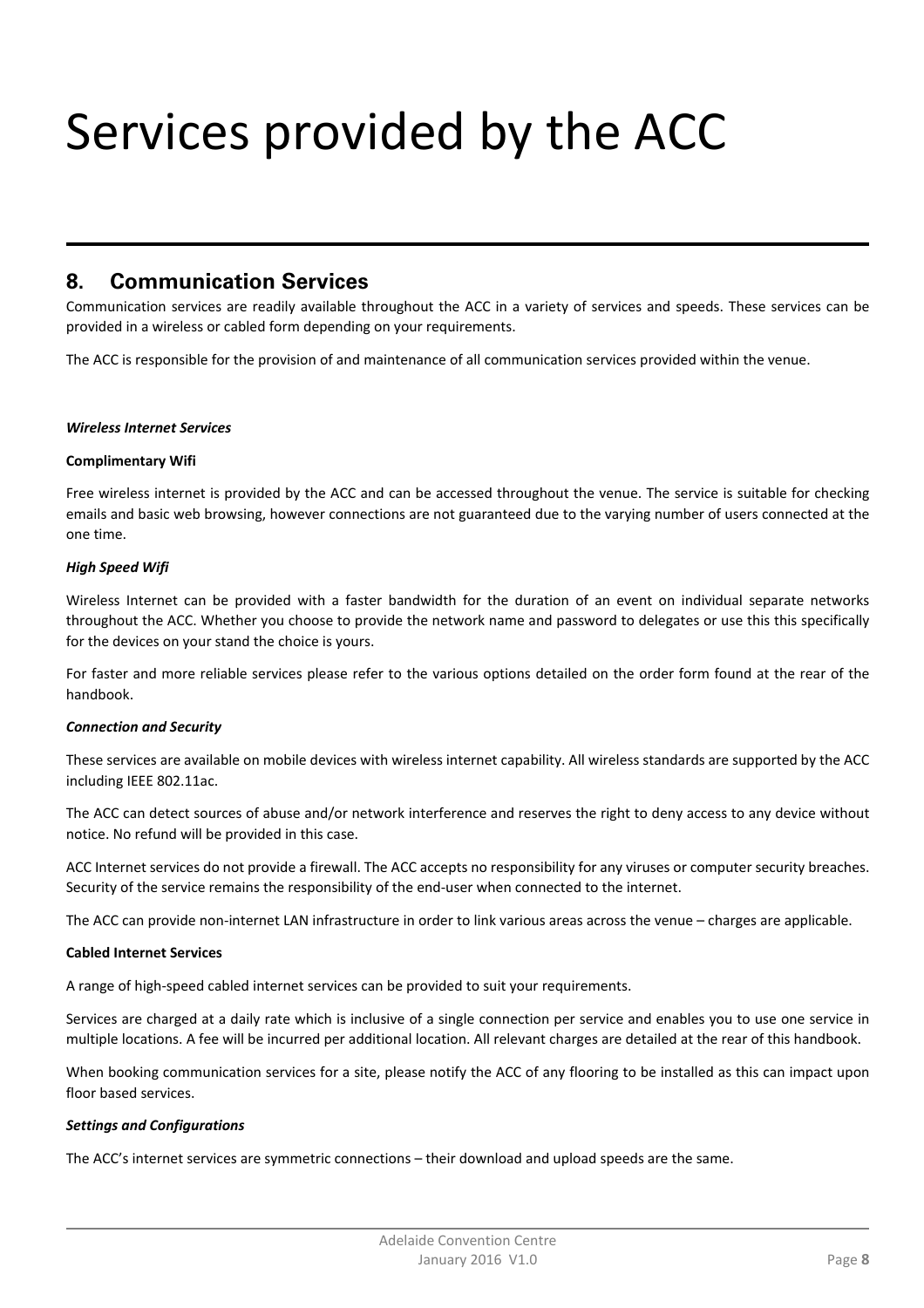All services utilise the Dynamic Host Configuration Protocol (DHCP). This allows computers to connect to the service automatically.

Clients need to supply their own network hardware and cabling to create a custom network in a single location.

Please be aware that onsite computer support is not provided, however the ACC will provide a cable to a designated location to test the service and ensure connectivity. Cables are terminated with standard Ethernet (RJ45) Connectors.

Additional connections are charged at \$75.00 per connection.

Fixed IP addresses are available upon request for specialised applications.

#### **9. Car Parking**

The ACC operates the Riverbank and North Terrace car parks, which are open 24 hours per day, 7 days per week. The Riverbank car park is accessed via Festival Drive whilst the North Terrace car is accessed off North Terrace and is situated immediately below Halls I, J & K.

Both car parks are fitted with video surveillance camera systems and security patrols these areas every afternoon and night, weekdays and 24 hours per day on weekends and public holidays.

A ticket must be pulled upon entry into the car park and scanned prior to exiting at one of the numerous pay stations located on each level. Payment can be made with cash or credit/ debit card\*. EFTPOS facilities are not available. \* A surcharge is applicable to card payments.

#### *Early bird parking*

\$15.00 Every Day Entry between 5.30am and 9.30am and exit between 2:30 and 6.30pm. Outside these times casual rates apply up to a maximum of \$28.00 per twenty four hour period.

#### **Car park Height Restrictions**

| North Terrace car park clearance | 2000 <sub>mm</sub> |
|----------------------------------|--------------------|
| Riverbank car park clearance     | 1960mm             |

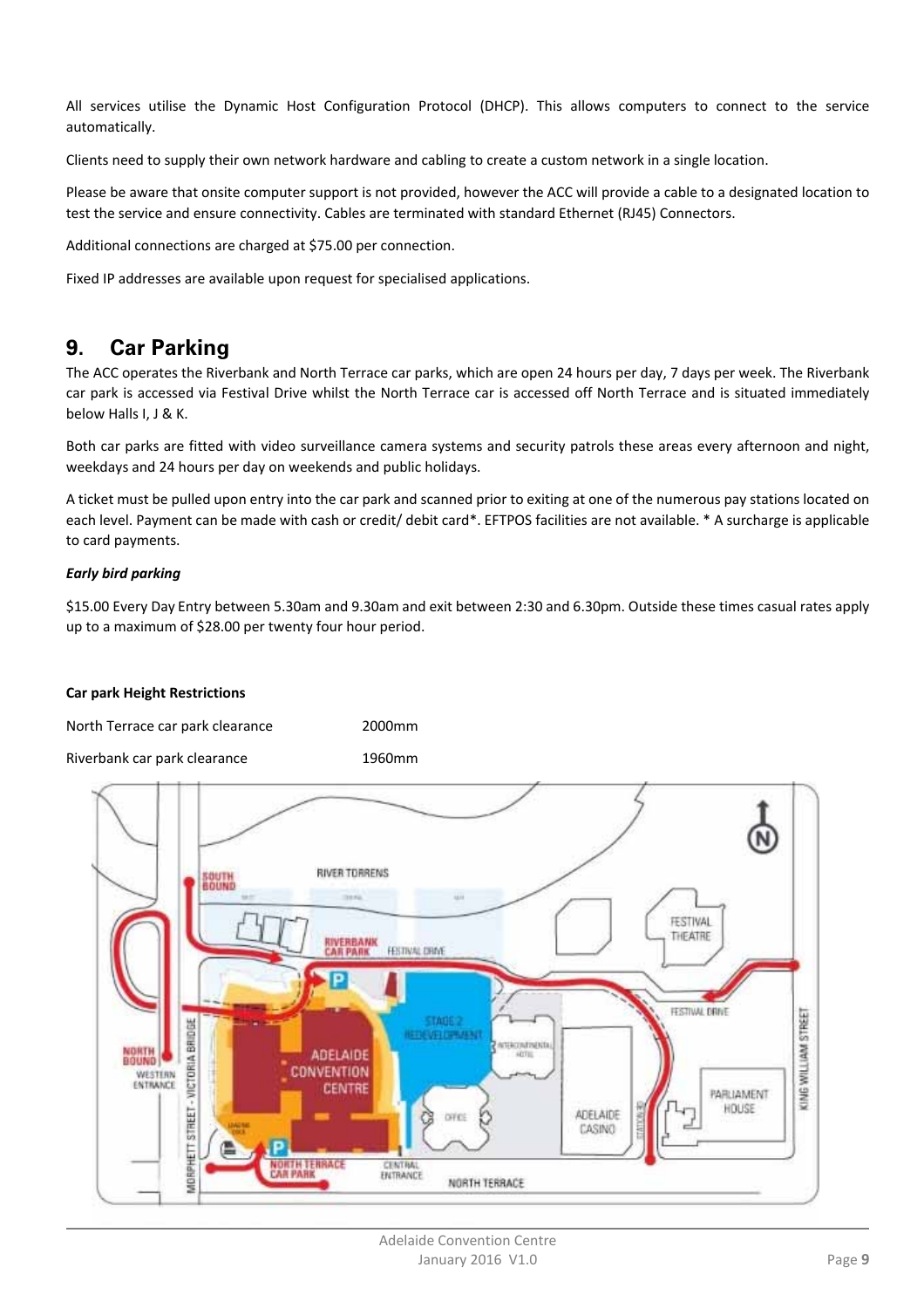# **10. Audio Visual Services**

The ACC has one of the largest stocks of audio visual and lighting in South Australia and is able to offer this service for your stand. Should you wish to utilise this service please contact the Exhibition Services Department to arrange a detailed quotation.

Should you choose to use externally sourced audio-visual equipment it is subject to electrical testing and tagging regulations. If equipment is found to be non-compliant, the equipment will be removed from the venue, at the exhibitor's expense.

# **11. Stand Cleaning**

General cleaning is included in the cost of the room hire to the exhibition organiser.

While the greatest care will be taken in the cleaning of exhibitor stands, the ACC will not be held responsible for any damage to an exhibitor or their contractors stand, furniture, product or signage.

The ACC does not provide dedicated waste disposal/ recycling facilities for individual custom stands. Should you wish to dispose of custom stands or any large items, please contact the Exhibition Services Department to arrange for a skip, charges will apply.

# **12. Food and Beverage**

The ACC has sole catering rights for the sale and distribution of any article of food or drink for consumption on‐site.

Catering requirements should be confirmed no later than fourteen (14) days prior to the commencement of the event move in.

Forty eight (48) hours notice for order cancellations is required. If cancellations are received after this time, the full charge will apply.

Once onsite, ACC catering staff will liaise directly with the nominated contact to confirm all requirements for the event.

Any exhibitors wishing to distribute any food or beverage samples must seek prior approval from ACC management to meet ACC's ISO 22000 Food Safety Standards.

#### *Exhibitor Sampling Guidelines*

Guidelines for the distribution of sample servings of food and beverage are as follows:

- Samples must be given away free of cost to the patron;
- Samples must be items the registered exhibitor wholesales in the normal conduct of their business or are produced by equipment used in the normal conduct of their business;
- Portions MUST be of a tasting style and size only:
- Food bite size;
- Beverage alcoholic and non‐alcoholic liquid portions must be no larger than 50ml;
- All tasting utensils and vessels provided by the exhibitor MUST be single use items and disposed of immediately after use.

Should exhibitor giveaways not meet with the ACC's guidelines an External Supply Charge of **\$350.00** will apply.

The ACC permits the distribution of food stuffs used as a means of demonstrating any plant or equipment forming part of an exhibition or product manufactured or supplied by the exhibitor. Please note the sale of these items is not permitted.

#### *Stand Incentive Catering*

The ACC offers a large selection of incentive catering options. Incentive catering items such as cappuccino, milkshake, juice bars and slurpee machines are provided inclusive of service staff (1 x staff member is provided per machine where required).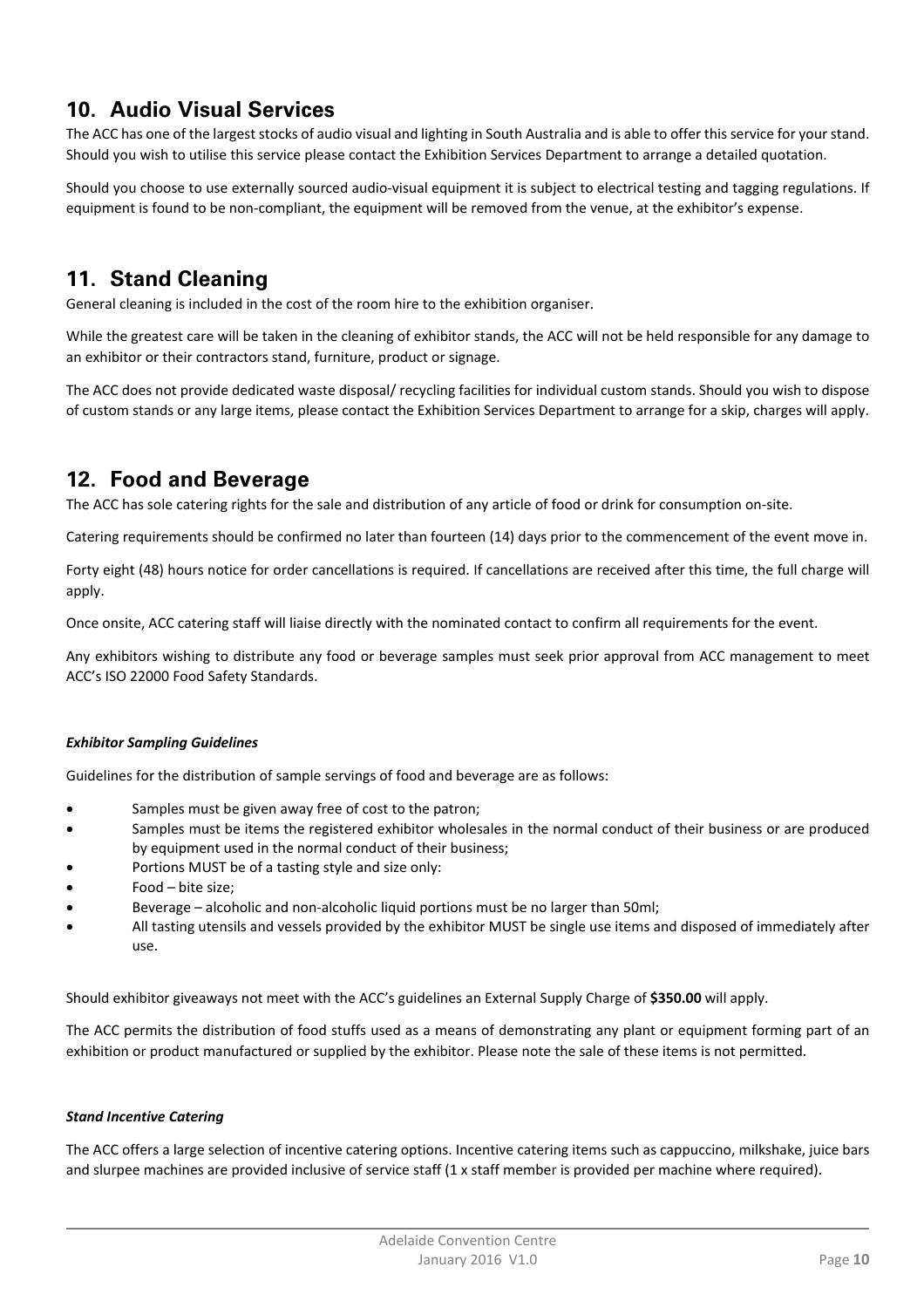All incentive catering must be contained within your stand area and not protrude into the surrounding aisles.

It is the responsibility of each exhibitor to ensure all non-disposable ACC equipment is accounted for upon collection from the stand. The cost of any lost or damaged equipment will be charged to the exhibitor. A signature will be required upon delivery and collection of all ordered goods.

An External Supply Charge of **\$350.00** will be applicable to any sourced product or equipment brought into the ACC.

#### *Food Handling and Food Handlers*

It is the responsibility of the exhibitor to be fully self‐sufficient in terms of storage and service equipment specific to their food and/or beverage sampling.

Exhibitors, when ordering beverages, must consider arranging facilities to refrigerate/chill beverages.

#### *Food Regulations*

All exhibitors supplying and displaying food as a part of their exhibit will be responsible for complying with relevant standards.

Further information is available from www.foodstandards.gov.au or contact Food Standards Australia New Zealand on

(+61 2) 6271 2222.

#### *ISO 22000 ‐ Food Safety Management System*

As a condition of entry for all staff and contractors of the ACC, it is important for you to be aware of the food safety system which exists within the ACC. All staff that are working near, above or in contact with food must obey the policies and procedures that form part of this system.

# **13. Rigging & Lighting**

The ACC has exclusive rights to perform rigging within the venue. All items must be designed and constructed to approved regulations and may only be rigged by certified ACC staff.

All items must be rigged within the perimeter of your site.

All requests for suspended display material must be submitted to the ACC and must be received no later than fourteen (14) days prior to the commencement of your exhibition.

Upon confirmation of your booking you will be allocated a time at which your rigging is to occur. It is expected the item to be rigged will be present and ready to hang at this time. Failure to do so may result in the rigging being rescheduled, should time permit. Any incurred cost will remain the responsibility of the exhibitor or appointed contractor. Should ACC staff not be able to reschedule your rigging, your item will not be suspended.

Any item deemed unsafe for rigging by the ACC will not be rigged. The exhibitor will remain responsible for any costs incurred.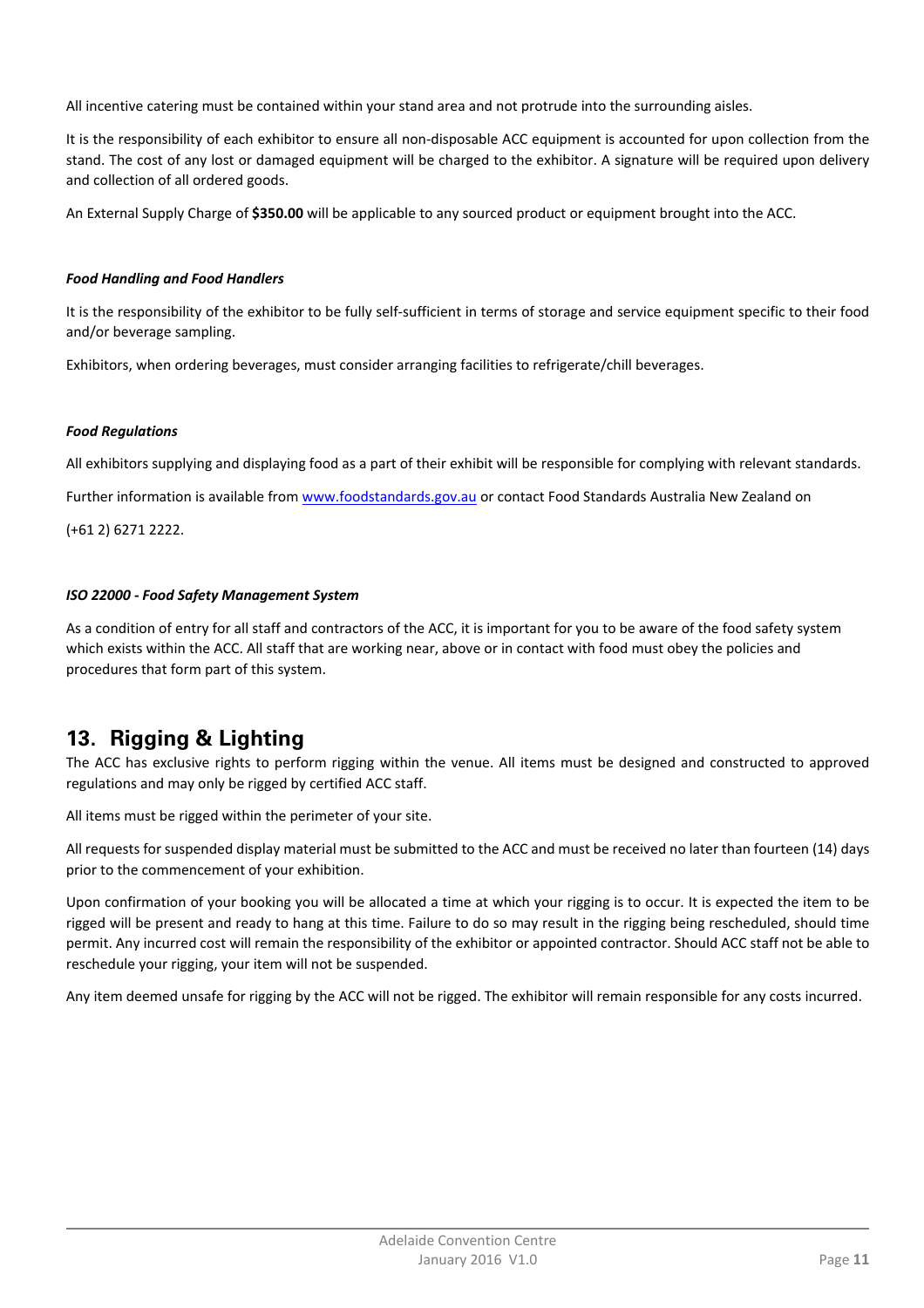# *14.* **Security**

The ACC is part of the South Australian Government Protective Security Management Framework and has sole rights to provide all security within the venue and does not allow clients or exhibitors to engage external security firms to operate within the venue.

ACC security conduct regular patrols of the complex 24 hours per day, 7 days per week and will be present for the duration of the move in and move out of your exhibition. This service is provided free of charge.

ACC security guards are trained in all facets of the venue's evacuation procedures, first aid, fire warden duties and can help with information regarding location of facilities and general day to day operations.

The care of all goods and equipment brought onsite to the ACC are the responsibility of the exhibitor. The ACC accepts no responsibility for the loss of any goods.

Should you require additional security for your exhibition stand, please contact the Exhibition Services Department. The ACC must receive this request (14) days prior to the commencement of tenancy.

Whilst ACC Security will endeavour to maintain the venue as a safe and secure place, it is the responsibility of the individual to ensure items are not left unattended and are secure at all times

# **15. Forklifting**

Agility Fairs & Events is the preferred contractor supplying forklifting services at the ACC. All forklifting requirements should be referred to Agility Fairs & Events:

#### **Agility Fairs & Events**

| Contact | Angus Robertson              |
|---------|------------------------------|
| Tel     | $(+618) 8210 6773$           |
| Fax     | $(+618) 8210 6751$           |
| Email   | northterracedock@avmc.com.au |

Both clients and stand builders are free to engage their own supplier for fork lifting services. However, should this be the case please note that the appointed operators or contractors will be required to:

- successfully complete the ACC's Contractor Induction (and building contractor induction if site conditions necessitate);
- provide a copy of its Public Liability Insurance Certificate of Currency;
- provide proof of compliance in terms of licensing requirements;
- pre‐schedule all deliveries with the ACC's nominated representative, including deliveries of forklifts; and
- agree to the removal of all equipment, including forklifts, during show hours and at the conclusion of the event.

All keys for forklifts/ scissor lifts/ boom lifts are to be given to the ACC Security while not in use.

All clients and stand builders wishing to bring in their own fork lift must complete the Mobile Plant Approval Form and return to the exhibitions department no later than 14 (fourteen) days prior to their event.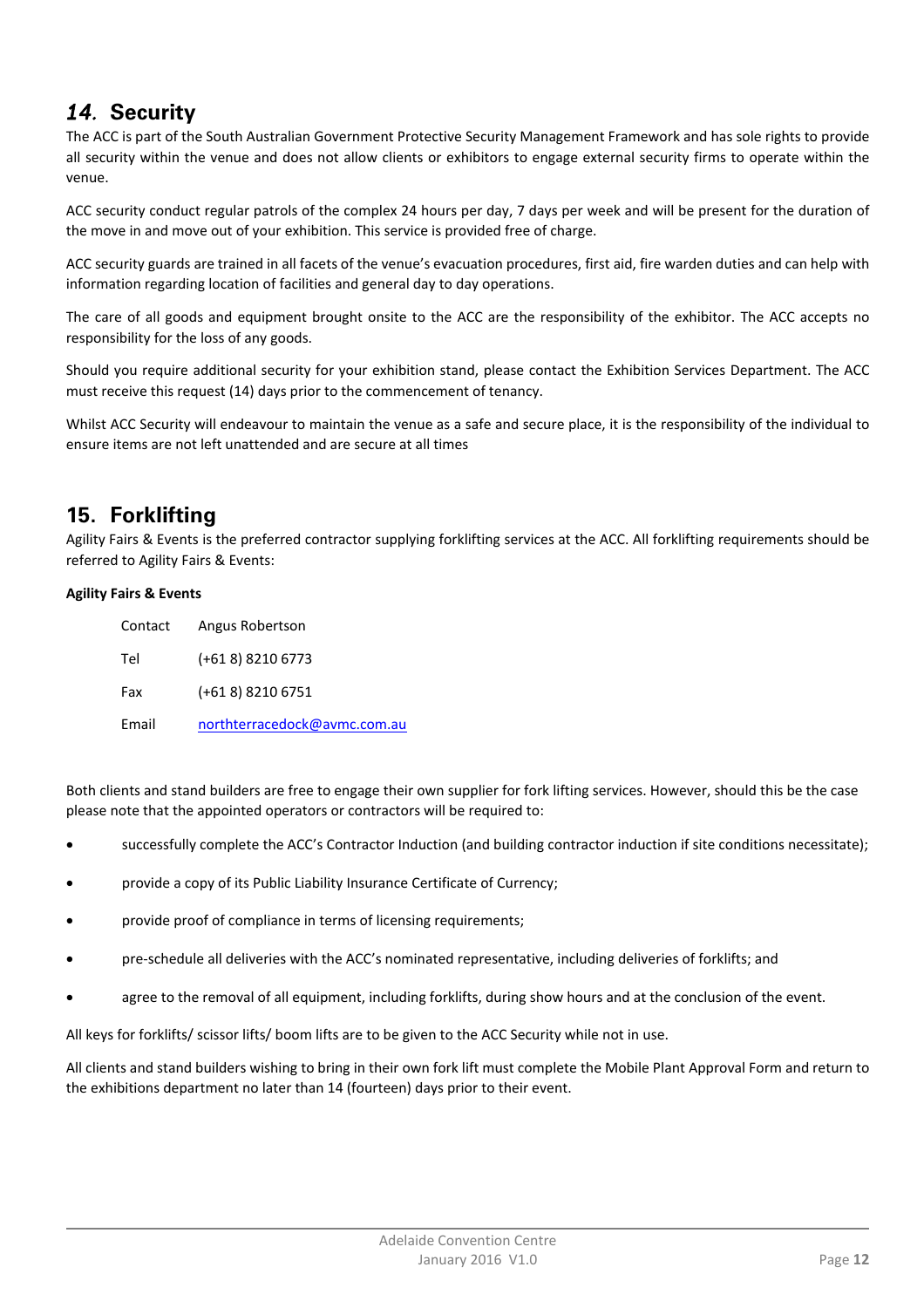# **16. Utilities**

Access to water, sewage and compressed air is available throughout Halls F, G, H, L, M, N & O only.

Considerations should be made in preliminary discussions with your event organiser regarding the location of your stand to ensure the services you require are available. Services will not be distributed over aisle ways.

Pit connection charges are for access only. They do not include the installation of the service or additional equipment.

It is the responsibility of the exhibitor to provide the connection and subsequent equipment from the service pit. A pit access fee applies to all services.

Equipment that is damaged or not returned post event will be charged back to the company booking the service.

#### *Water Connections*

Specific access pits are available for exhibitor use when cold water and waste systems are required.

Water is provided at a flow rate of 30 litres per minute in each designated floor pit. A waste outlet with a discharge rate of 42 litres per minute, hot or cold, is also provided with this service. If water is required at a greater flow rate, exhibitors will need to contact the ACC to discuss their requirements.

Exhibitors requiring a water connection must provide a standard 18mm universal tap adaptor to connect to this service. The maximum diameter of the waste drain is 50 mm (2").

#### *Compressed Air Connections*

The ACC can provide normal industrial quality, dry air through the pit system in halls F, G, H, L, M, N & O at 640 Kpa/ 90 Psi. Should a higher pressure be required exhibitors must contact the ACC to discuss their requirements.

It is the responsibility of the exhibitor to provide their own regulators, filters and lubricators as well as a RYCO 200 Series hose barb coupling nipple. Services will be run from the designated floor pit via a 10mm hose line

Application to use these services must be received by the Exhibition Services Department no later than fourteen (14) days prior to the move in.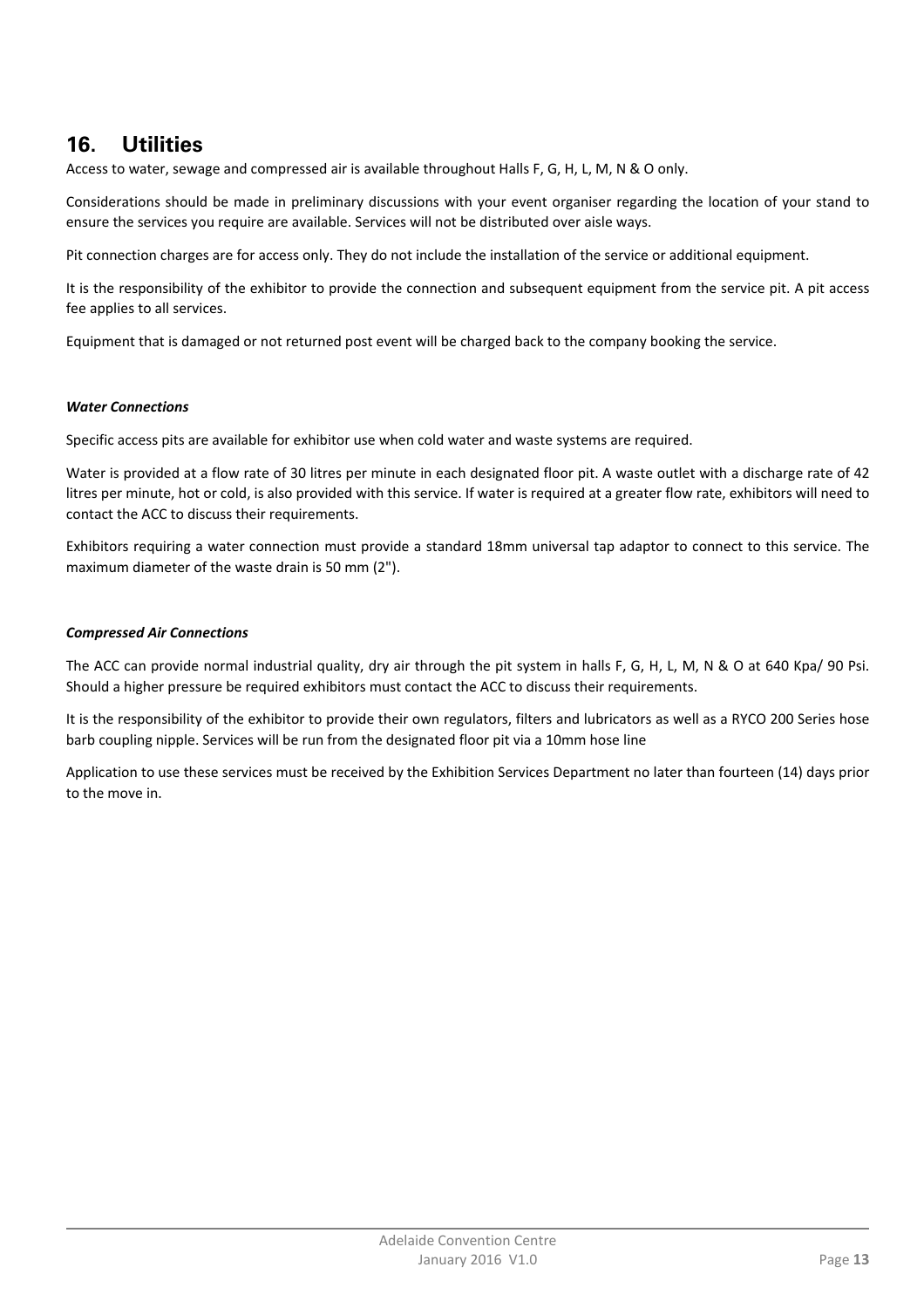# Exhibits Requiring Approval

# **17. Animal and Livestock Displays**

No animals or pets, with the exception of seeing eye or hearing dogs, are permitted in the venue except as an approved exhibit, activity or performance requiring the use of animals.

Application to the ACC for the display of animals and/or livestock must be sought in writing no later than fourteen (14) days prior to the exhibition move in.

All animals must be kept on a leash or in a secure pen under the control of a dedicated handler at all times in compliance with the Animal Welfare Act 1985 and Prevention of Cruelty to Animals Regulations 2000.

## **18. Naked Flames**

All fire regulations and evacuation procedures must be complied with at all times.

Where the use of a naked flame or material of a highly flammable nature is intended for use within the ACC, permission to use such materials must be sought in writing from the ACC no lessthan fourteen (14) days prior to move in. If permission is granted, it may be deemed necessary for the ACC to provide, at the user's expense, a fire warden to be present at all times when the building is occupied.

No material or device of an explosive nature may be brought into the ACC without prior written approval from ACC management.

No equipment, fittings or materials may be placed in any aisle or in such a position where the access to any designated exit is in any way obstructed. ACC staff will remove any items should they not comply with fire regulations or be considered an obstruction.

## **19. Food and Beverage Sampling**

The ACC has sole rights for the sale and distribution of food and beverage for consumption on-site. Any exhibitors wishing to distribute any food or beverage samples must seek prior approval from the ACC.

The ACC permits the distribution of food stuffs used as a means of demonstrating any plant or equipment forming part of an exhibition or product manufactured or supplied by the exhibitor. Please note the sale of these items is not permitted.

Should exhibitor giveaways not meet with the ACC's guidelines an External Supply Charge of **\$350.00** will apply.

The ACC reserves the right to remove any food or beverage not supplied or authorised in writing by the ACC.

## **20. Heavy Equipment**

All floor areas within the ACC have loading limits per square metre which can be found in the Venue Information Table at the rear of this handbook. Any piece of equipment, display, vehicle, or machinery to be displayed inside the ACC which weighs over 10 tonne (including transport vehicle) must be approved by ACC management no less than twenty one (21) days prior to move in.

- The following information should be provided to the ACC and event organiser;
- The dimensions of the base of the item;
- The gross weight of the item;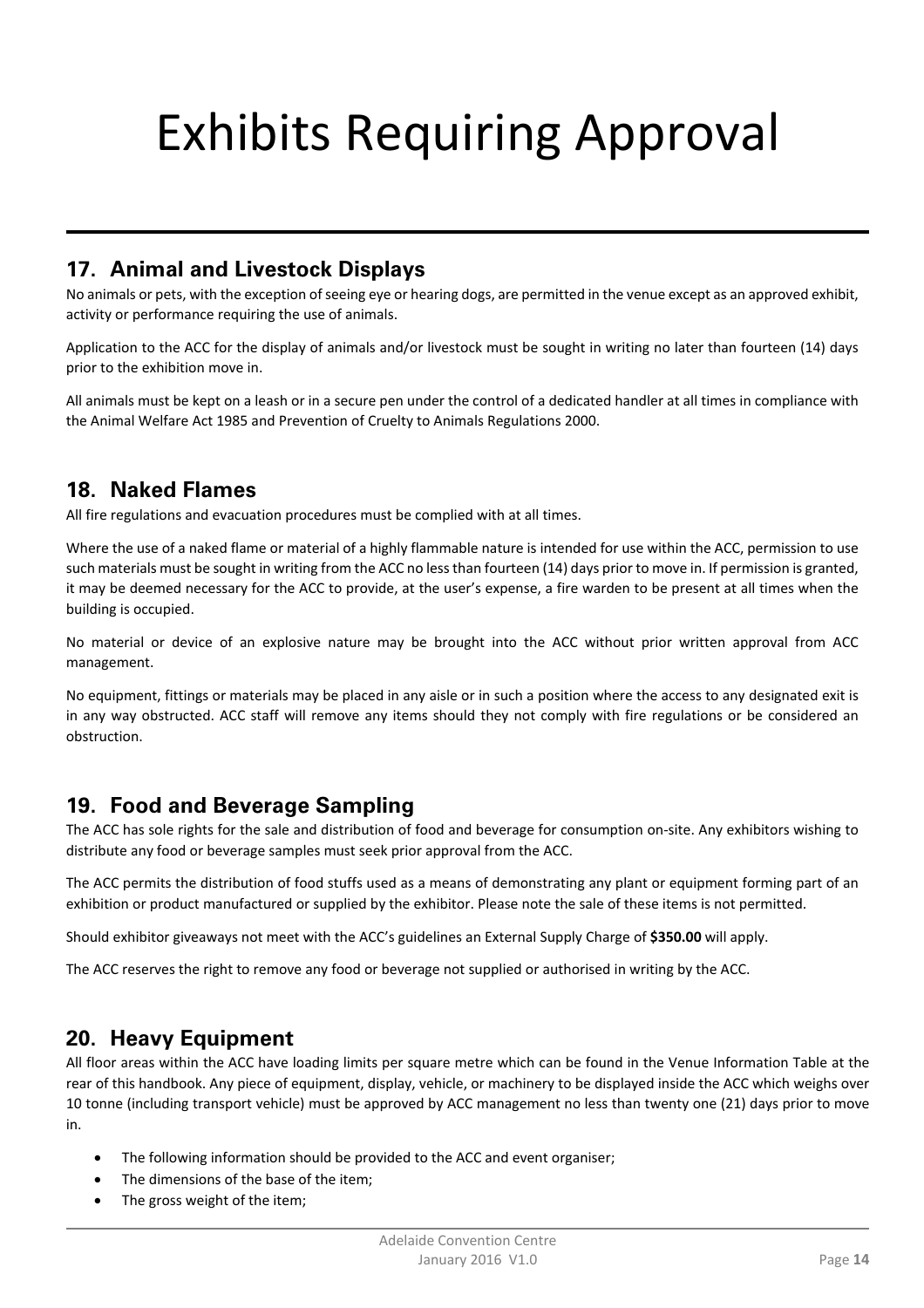- Pictures and/or diagrams of the item;
- Indication on an approved floorplan the exact position where the item is to be located.

The ACC can request a written engineer's report on the said item at any time. All associated costs remain the responsibility of the exhibitor/contractor.

# **21. Helium Balloons**

Exhibitors planning to use helium balloons as part of their exhibit must obtain prior consent from the ACC. There is a minimum charge of \$300 to remove loose balloons from the ceiling of the venue.

# **22. LPG Cylinders**

Any exhibitor wishing to use LP gas or flammable liquids must seek prior approval from ACC management, a minimum of fourteen (14) days prior to tenancy.

LPG cylinders, its regulator and valves must not be accessible to the public and must be protected against accidental damage during its operation by being suitably tethered to prevent the cylinder from falling over. Cylinders are to be disconnected at the conclusion of the exhibition each day and are to be reconnected prior to the opening the following day.

A 2.1kg AB (E) dry powder fire extinguisher is to be provided for each appliance using LP gas or flammable liquids and positioned in a readily accessible location in accordance with the appropriate Australian Standards.

# **23. Motor Vehicle Displays**

For any vehicle to be part of an exhibition, the event organiser and the ACC must be notified of its planned delivery/arrival no later than fourteen (14) days prior to the move in, together with details of fuel type, fuel capacities, dimensions and weight.

All LPG fuel tanks must be isolated from the vehicle's engine by closing the 'service tap' on the fitted fuel tank.

The ACC is unable to provide washing facilities within the boundaries of the ACC; therefore all vehicles must be washed prior to arrival onsite.

Drip trays must be provided for all vehicles displayed within the venue, regardless of age. Charges will apply for any damages incurred to ACC floorings.

The exhibitor is responsible for driving the vehicle from the loading dock to the area of display and vice versa. A spare set of keys must be provided to ACC security on arrival.

Please complete and return the Heavy Vehicle/ Heavy Equipment Form at the rear of this document.

# **24. UAV/ Drones within the ACC**

The use of Unmanned Aerial Vehicles (UAV)/ drones within an exhibition for the purpose of aerial photography is strictly prohibited in accordance with recommendations by the Civil Aviation Authority (CASA).

Use as a means of product demonstration must be sought in writing from the ACC no less than fourteen (14) days prior to move in and will be subject to specific conditions.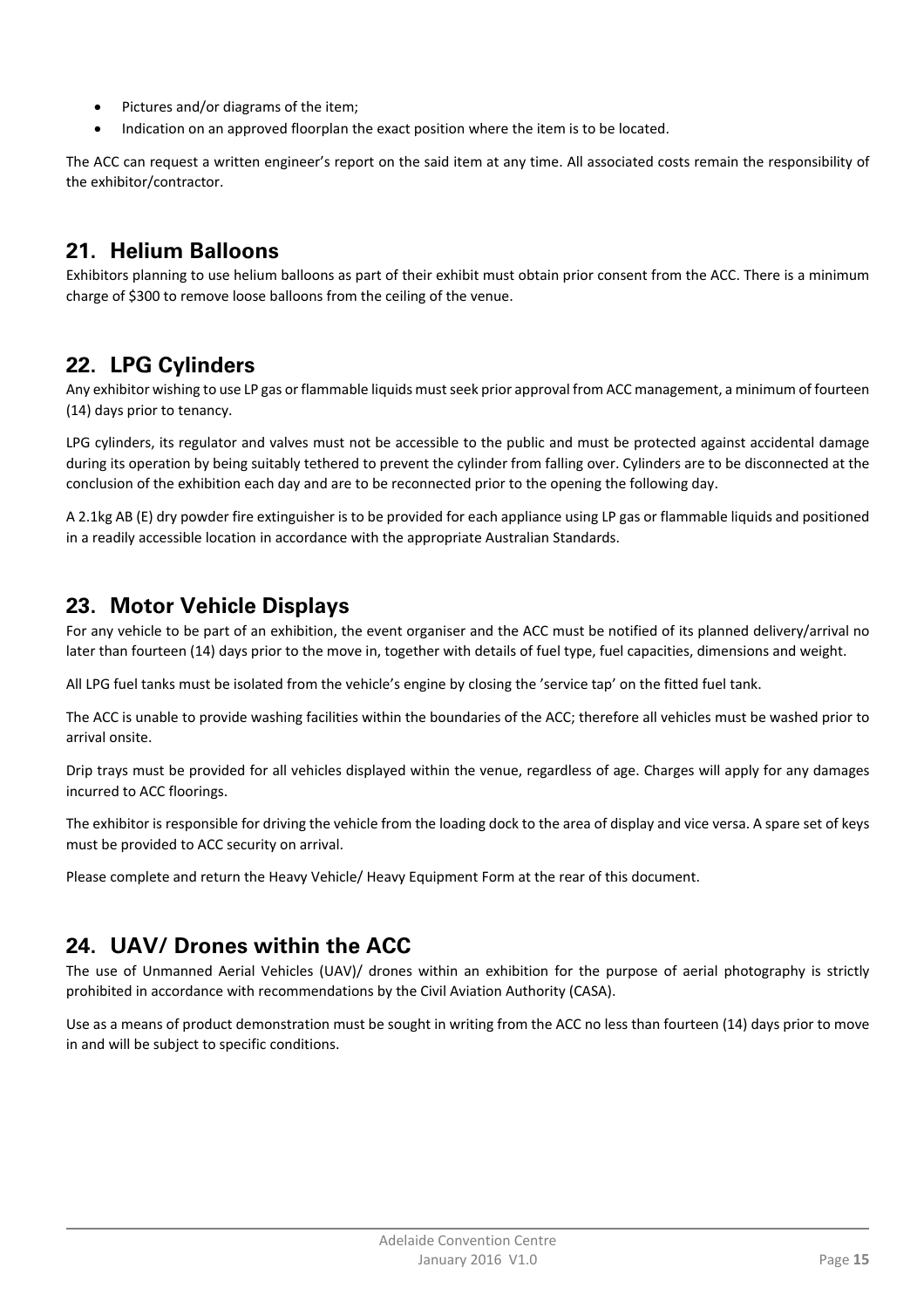# Stand Construction

# **25. Stand Construction**

The design and construction of exhibition stands and temporary structures must:

- Be structurally sound:
- Include a means of exit;
- Comply with the requirements of the Disability Discrimination Act 1992 (DDA).

All canopy/roof structures must be made from a permeable material to ensure the flow of water from the venue's sprinkler system is not inhibited.

All corners on aisle and walkways must be rounded (no sharp corners) and tapered down from stand floor level to the building floor level.

All aisle ways must be kept clear from obstruction and fire exists must have direct and clear access. Sight lines for exit lights must not be compromised.

# **26. Structures greater than 3.0 metres in height**

These structures may require:

- Certification by an Engineer; and/or
- Scale drawings including plans, elevations and cross sectional views.

All such structures will be checked by the ACC for stability prior to the opening of the exhibition. Structures deemed to be unstable must be modified or removed at the exhibitor's expense.

# **27. Stand Flooring**

All raised floors, ramps and steps / stairs must comply with the relevant sections of the Australian National Construction Code (NCC), Disability Discrimination Act 1992 (DDA) and applicable Australian Standards (AS).

Considerations should include ramped edging for stands with a raised temporary floor, and the provision of handrails and ramps for the mobility impaired.

# **28. Electrical Requirements**

All power requirements should be ordered through the appointed exhibition contractor. The ACC will not be responsible for the distribution of electricity within an exhibition.

All enquiries should be directed to your organiser.

# **29. Electrical Testing and Tagging**

All electrical equipment entering the ACC must comply with the Australian Standards and South Australian Work Health and Safety Act 2012. This Act covers all electrical equipment used in the workplace, including equipment brought in to the building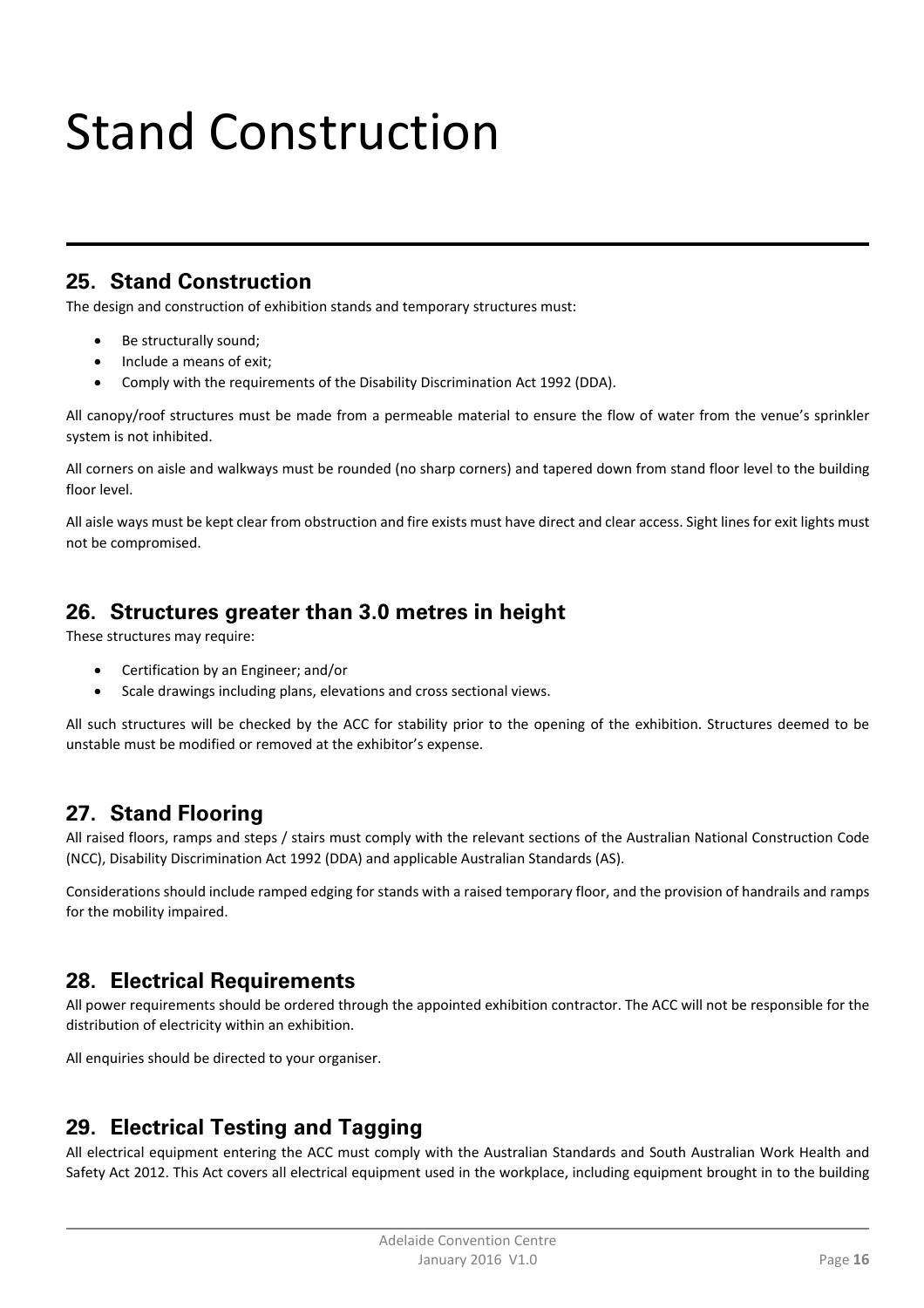by contractors or third parties. The outward sign of compliance with the Act will be the equipment's electrical test tag, compliant with relevant standards.

Contractors must not bring onto the ACC premises any electrical equipment that does not display up to date testing and tagging in accordance with the relevant Australian /New Zealand standards.

The ACC reserves the right to remove or replace, at the contractors or exhibitor's expense, any electrical equipment not complying with the Act or deemed to be unsafe power cords which are detachable, such as IEC leads, extension leads and power boards are separate items and need to be tested independently from the equipment they are supplied with.

To have your items tested and tagged please contact your local electrician, or arrange for an electrical contractor to visit you onsite.

# **30. Multiple Storey Stands**

All multiple storey constructions must be approved by the ACC a minimum of four weeks prior to the commencement of the exhibition. Submissions should include full dimensioned plans and elevations and detail all features, including all access/egress points and stairways and also certification from a structural engineer, detailing the maximum allowable load capacity of the structure. These submissions must be accompanied by a completed Custom Stand Design Appraisal.

Once construction is completed a structural engineer must certify the structures compliance with the Building Code of Australia and copies of the appropriate handover certificates forwarded to ACC management prior to the opening of the exhibition. The maximum number of persons permitted on the upper storey of the structure must be displayed at floor level and strictly monitored for the duration of the event.

Any stand with a roof or ceiling structure over 9m<sup>2</sup> may require additional fire protection equipment, such as the fitting of a smoke detector and portable A:B:(E) dry powder fire extinguisher. The size and number of each will be specified by the ACC during the appraisal process.

In some cases an extension of the existing fire sprinkler system may be required.

# **31. Exhibition Lighting**

All halogen tube light fittings used within an exhibition shall be fitted with safety glass to minimise the risk of fire.

# **32. General**

It is a requirement of the ACC that all display material is contained within the perimeter of your exhibition site. Materials that are placed outside of exhibition sites will be relocated or removed.

All aisles within an exhibition must be maintained at a minimum of a 3000mm at all times.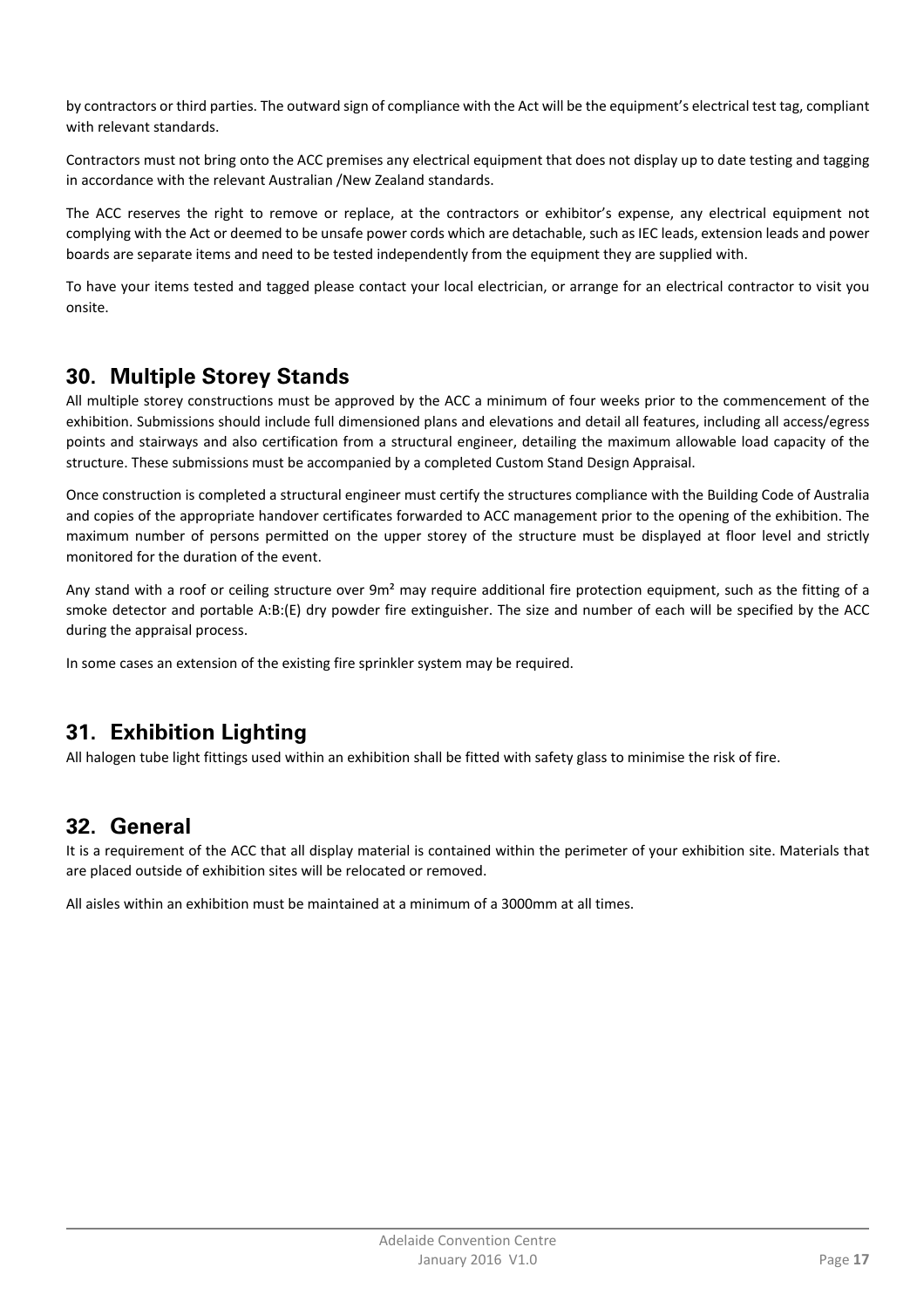# Workplace Health & Safety

# **33. Work Health Safety**

All exhibitors and their appointed contractors must comply with the current Work Health Safety (WHS) Legislation including SA Work Health and Safety Act 2012 and SA Work Health and Safety Regulations 2012.

Where the ACC's WHS Strategic Advisor or their delegate brings to the attention of the exhibitor or contractor a concern in relation to safety, the party concerned shall immediately take all necessary steps to rectify such breach.

The event organiser, exhibitors and their appointed contractors must comply with the following requirementsin respect to Work Health Safety:

- Ensure all staff working at the ACC have completed the site induction
- Ensure all contracting staff and sub‐contractors have received all information relevant to operating safely on the ACC site.
- Ensure safe systems of work for services being provided (including but not limited to licenses, lock out procedures and safe work procedures).
- Control of all identified hazards associated with the systems of work as far as it is physically practicable.

Assistance with your obligations or any queries can be obtained from:

#### **SafeWork SA**

(+61) 1300 365 255

www.safework.sa.gov.au

# **34. First Aid, Medical and Emergency Facilities**

First aid facilities are available to all users of the ACC with qualified first aid staff readily available.

First Aid Rooms are located adjacent to the Floor Ambassadors desk in the central building and also in Foyer L in the Western Building. Both are available for use twenty four (24) hours a day.

All near misses, injuries or illnesses that occur on site are to be reported to an ACC staff member immediately and an Accident/Incident Report Form completed with a copy provided to the ACC's WHS Strategic Advisor.

## **35. Risk Assessments**

Risk assessments and/or safe work method statements may be requested by the ACC for specific activities conducted within an event or for high risk work performed by event contractors. Your exhibition related risk assessment should be forwarded to your organiser prior to your arrival at the ACC.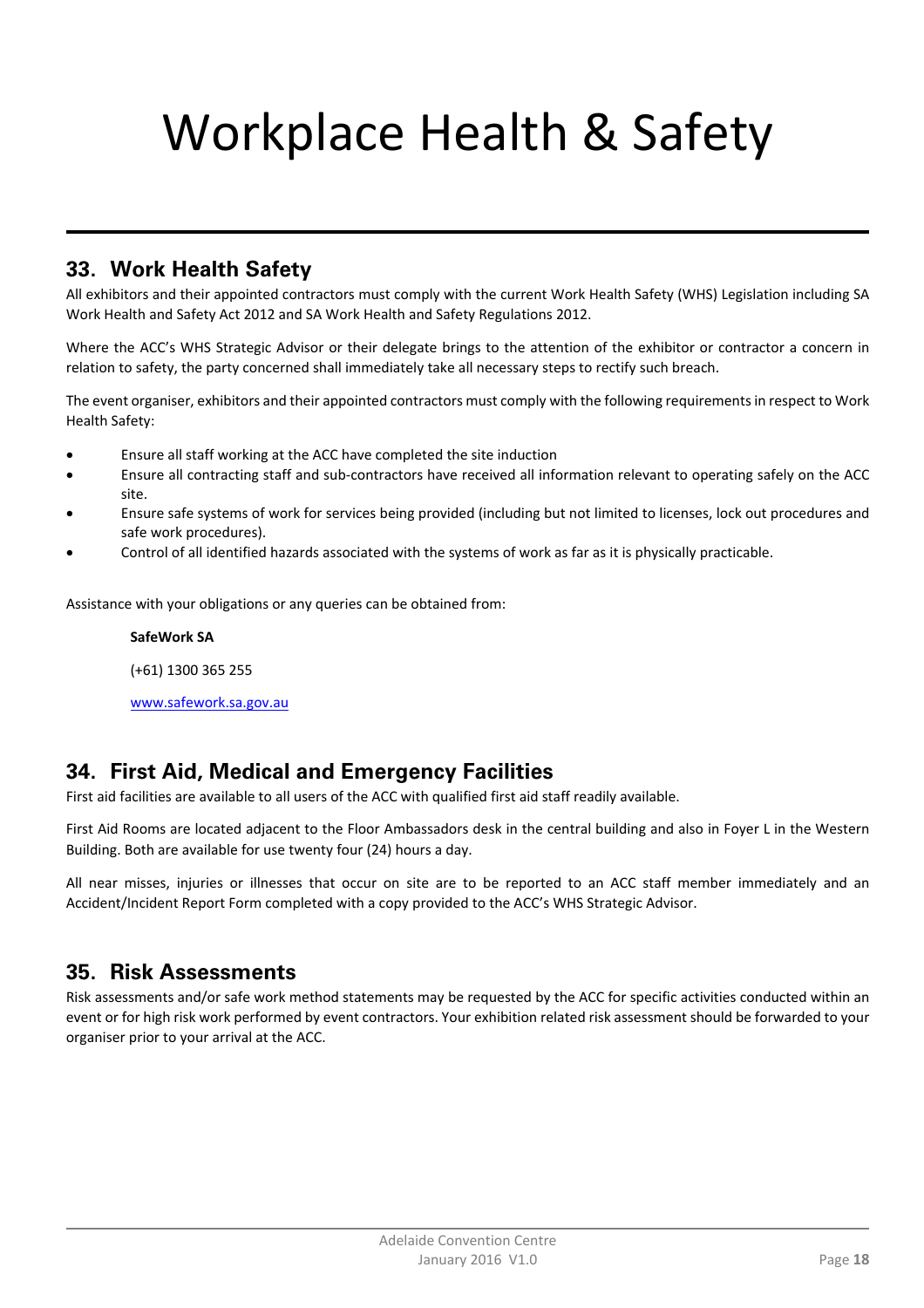# **36. Contractor Induction**

All persons onsite at the ACC for an exhibition, including external contractors/ labourers/ hired help must complete the ACC's site induction. Any persons arriving at the ACC having not completed the induction must complete it prior to commencing work via one of the induction terminals located around the venue.

Upon arrival contractors are required to report to one of the induction terminals located at the main entry points to the ACC and sign in each time they arrive to perform work. Contractors will be issued an adhesive label with the credentials which they are to display at all times. Contractors are required to sign out via the terminals when leaving.

For information and status regarding the induction process please contact exhibitions@aymc.com.au.

# **37. Minors within an Exhibition**

No person under the age of 15 years is permitted to access the ACC exhibition halls and loading dock during the designated move in and move out periods.

# **38. Alcohol Consumption**

In accordance with liquor licensing requirements, the supply and consumption of alcohol is not permitted inside or outside the ACC and its loading bay during an exhibition build, breakdown, move in or move out.

# **39. High Visibility Clothing**

It is a requirement of the ACC for all persons working within the venue during the move in (build) and move out (breakdown) of an exhibition to wear a florescent high visibility safety vest or high visibility clothing compliant with AS4602.1:2011.

Exhibitors and contractors will not be permitted in the venue unless high visibility clothing is worn.

A limited number of Hi Visibility vests are available for sale from the ACC floor ambassador desk at a cost of \$6.00 each. This stock is not guaranteed, so provision should be made prior to your arrival on‐site.

## **40. Footwear**

It is a requirement of the ACC that enclosed footwear at all times (ie – no bare feet, thongs, sandals or open toed shoes) be worn during the move in and move out of an event.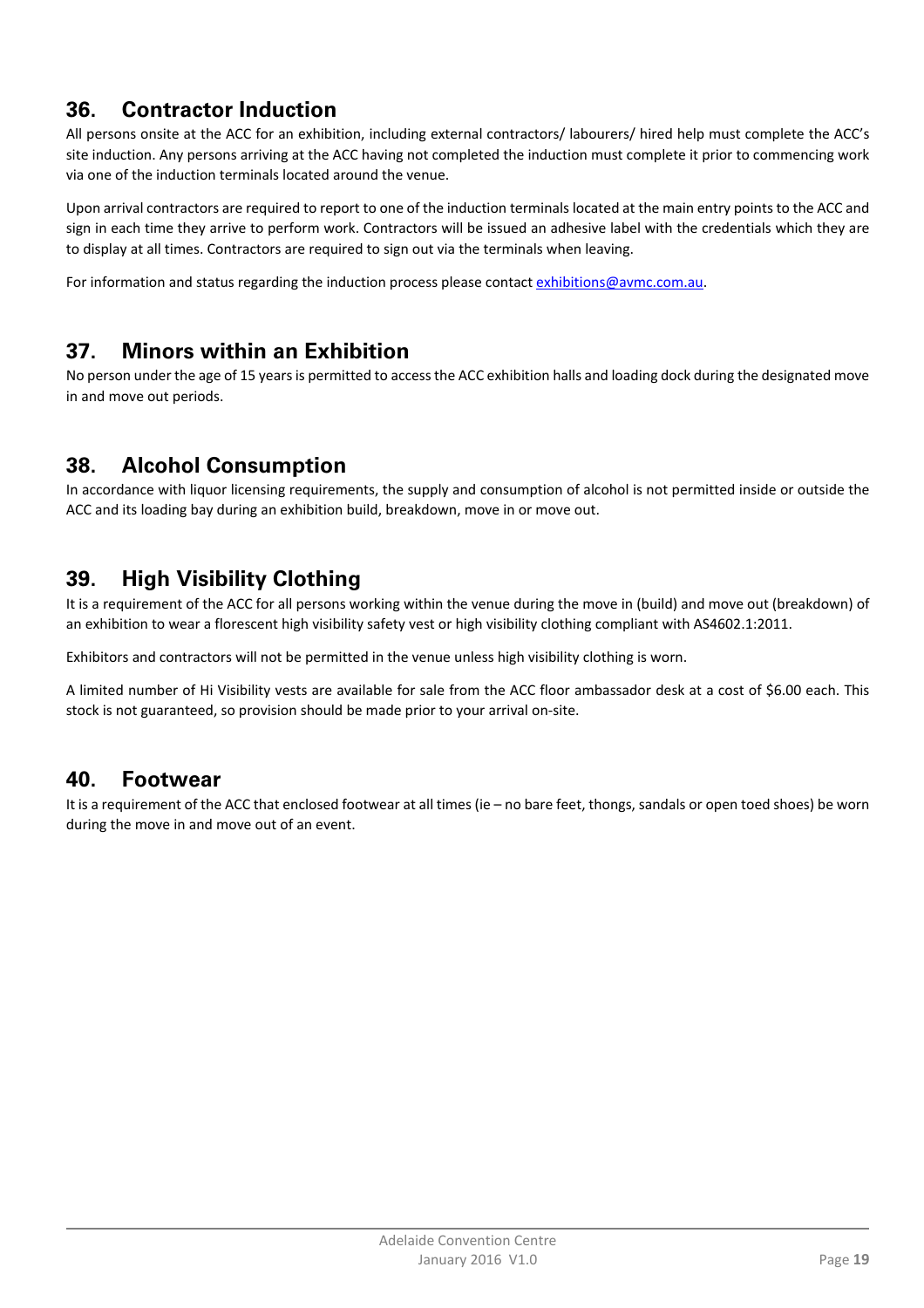## **41. Evacuation Procedures**

In the event of an evacuation, designated ACC staff will act as fire wardens to assist in the movement of all staff, exhibitors and visitors to the designated assembly point.

The plan on the following page details the fastest and safest path of egress for a large scale evacuation from the ACC in the event of a fire or emergency.

Two distinct alarms will sound once the fire alarm is activated or there is a pending emergency.

#### **First tone**

#### Alert ‐ **Beep Beep Beep**

Should you hear the alert tone please adhere to the following:

- Prepare to evacuate
- Secure material as necessary
- Switch off all appliances
- Await further instructions

Information regarding the situation will be announced by the senior fire warden through the PA system within the venue.

Should evacuation of the building be necessary a second tone will be heard.

#### **Second tone**

#### Evacuation ‐ **Whoop Whoop**

Should you hear the evacuation tone proceed immediately to the nearest emergency exit and proceed to the closest emergency assembly point.

Should you hear the evacuation tone:

- Do not use lifts
- Follow staff instructions at all times

Re-entry into the building will not occur until permission has been given by the senior fire warden under the direction of the South Australian Metropolitan Fire Service.

#### **If you discover a fire in the Adelaide Convention Centre:**

- Break glass on any of the alarms located throughout the venue
- Advise a staff member of the situation or
- Call security on +61 8 8210 6770 from a mobile phone.
- Evacuate ‐ use designated emergency exits only

#### **Emergency phone numbers**

(via the internal phone system‐ phones located throughout the venue)

| Security                  | 6770 |
|---------------------------|------|
| Metropolitan Fire Service | 0000 |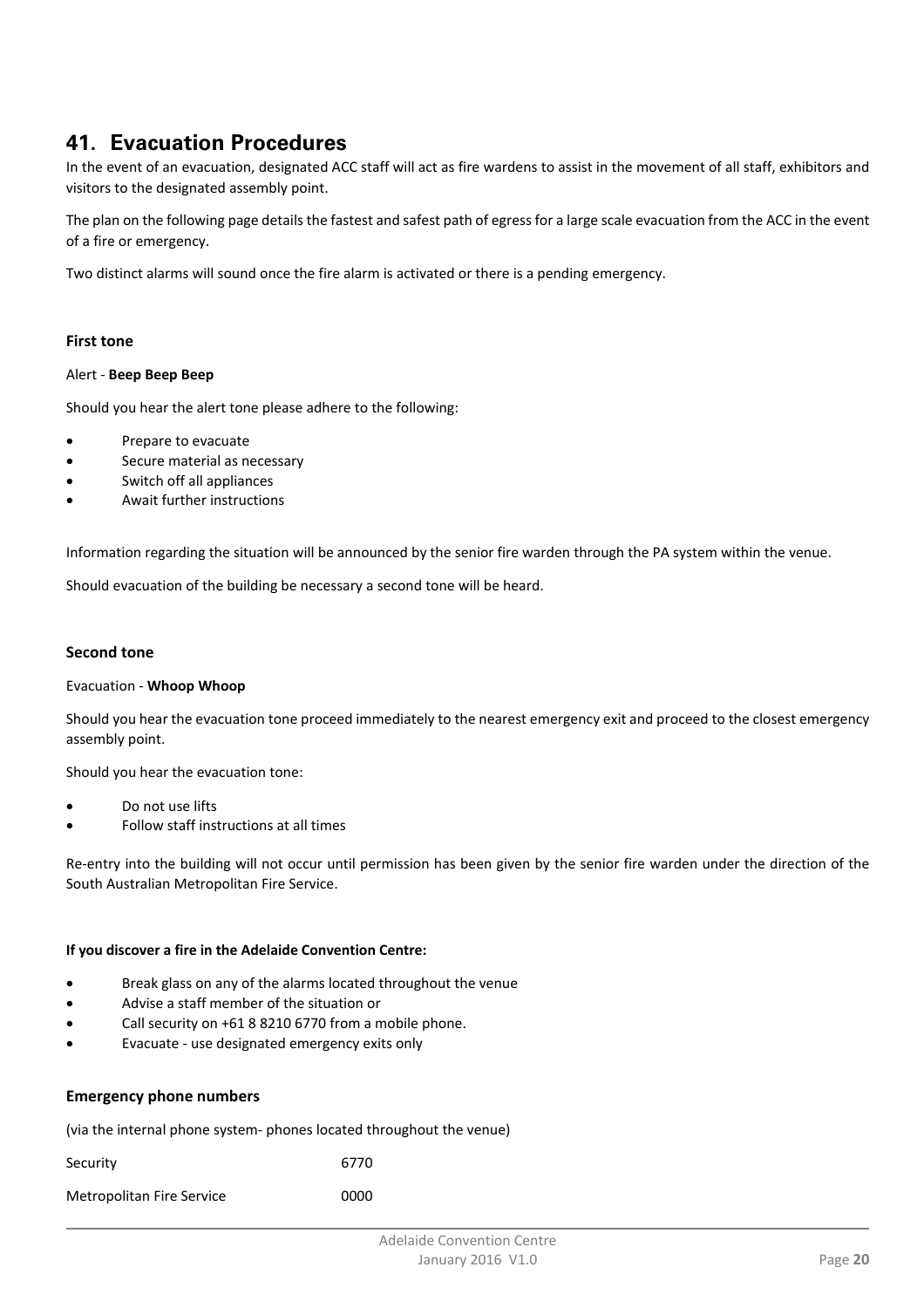#### LEVEL ONE



#### **GROUND LEVEL**



LOWER LEVEL ONE



# **EVACUATION MAPS**

#### First tone - 'ALERT'

#### - Beep Beep Beep Beep

- Prepare to evacuate  $\bullet$
- Secure material as necessary  $\bullet$
- Switch off all appliances ٠
- Await further instructions ×

#### Second tone - "EVACUATION"

#### - Whoop Whoop

Do NOT use lifts Follow staff instructions at all times

Proceed to nearest emergency exit and then to assembly area:

A - Riverbank adjacent to the Boat Sheds

B - North Terrace under Morphett St Bridge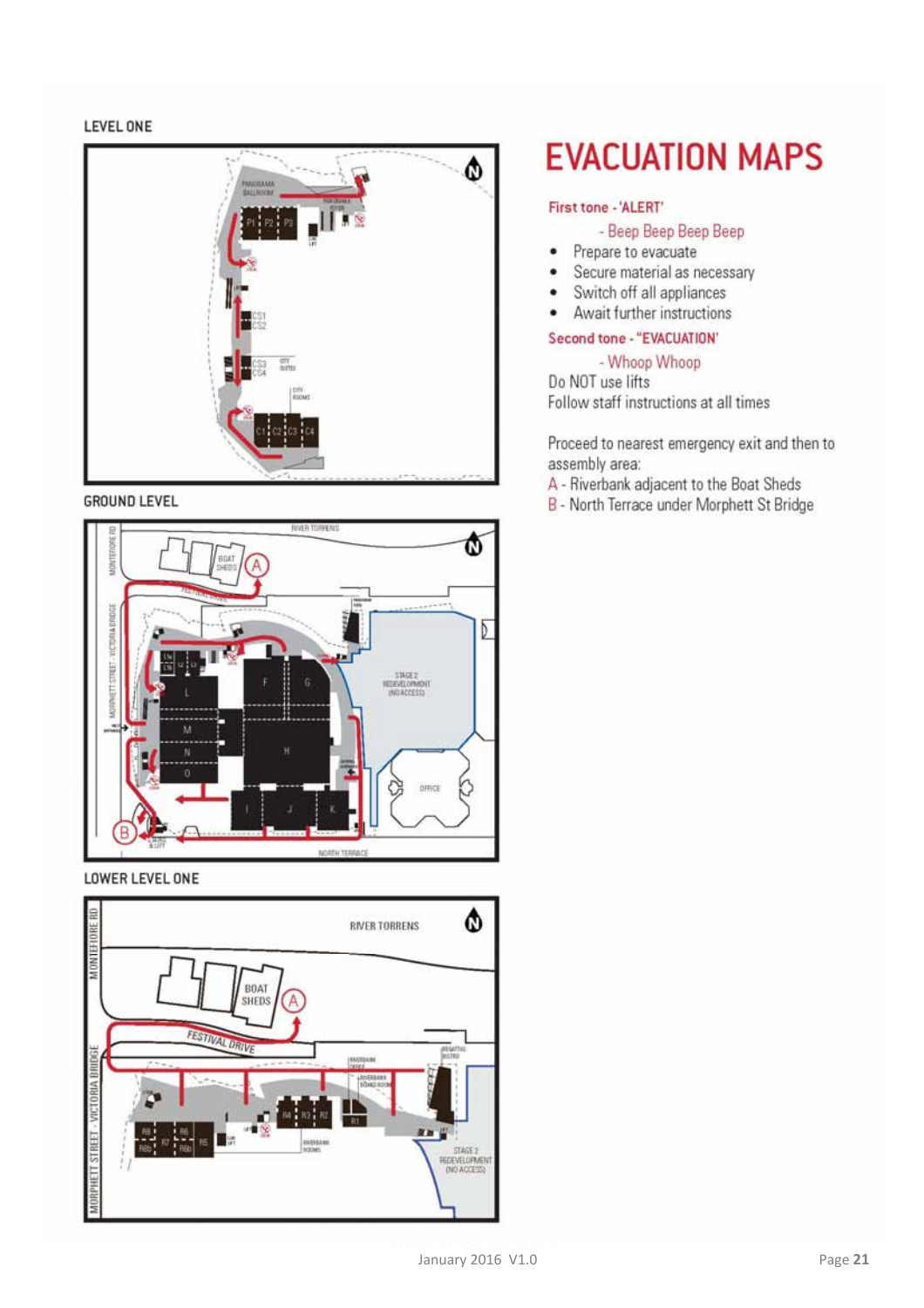# General Information

# **42. Care of Venue**

No attachment, fitting, fixture or defacement is to be made to the flooring, ceiling, internal or external walls of the building, nor is any ladder or other device to be affixed to, or suspended from, any overhead structure without prior consent of the ACC. No nail, screw or other device is to be driven into, nor are holes to be made, in any part of the building or its equipment. Suitable protection sheets must be used when painting anything within the venue.

Other display material (i.e. - loose materials, such as hay, straw, wood chips, bark, etc) must be positioned on suitable protection sheets. It is the responsibility of the exhibitor/contractor to provide protection sheets and ensure these materials are removed at the conclusion of the exhibition. Cleaning and maintenance charges apply and will be at the discretion of the ACC.

# **43. Carpet**

All halls within the ACC are covered with 1000mm x 1000mm charcoal grey carpet tiles. These are not to be lifted or removed without the written approval of ACC management. This includes for the purpose of running cabling and or laying of raised flooring.

Where power is distributed from a floor pit a cable tray should be used. Companies responsible for the distribution of electrical services within an exhibition shall be responsible for the provision of their own cable trays.

No vehicles or load shift machinery is permitted on any carpeted floor without approval from ACC management due to their potential to damage the carpet

When large vehicles or heavy machinery is positioned in the halls or foyers, the exhibitor shall be responsible for providing protective materials to lay on all carpeted areas so as to cover the entire track that will be taken by the vehicle.

## **44. Smoking Policies**

The ACC is a non-smoking venue. Smoking is permitted at designated areas outside the venue.

# **45. Trade Promotions**

Any competition/trade promotion lottery in which the winners of the lottery are determined by an element of chance (i.e. random draw, instant win) must be conducted in accordance with the trade promotion lottery rules set in the South Australian Lottery and Gaming Act 1936 and Regulations 1993.

If the total value of all prizes in the lottery is \$5000 or less, a trade promotion lottery licence is not required however the lottery must be conducted in accordance with the trade promotion lottery rules.

For further detail visit;

www.cbs.sa.gov.au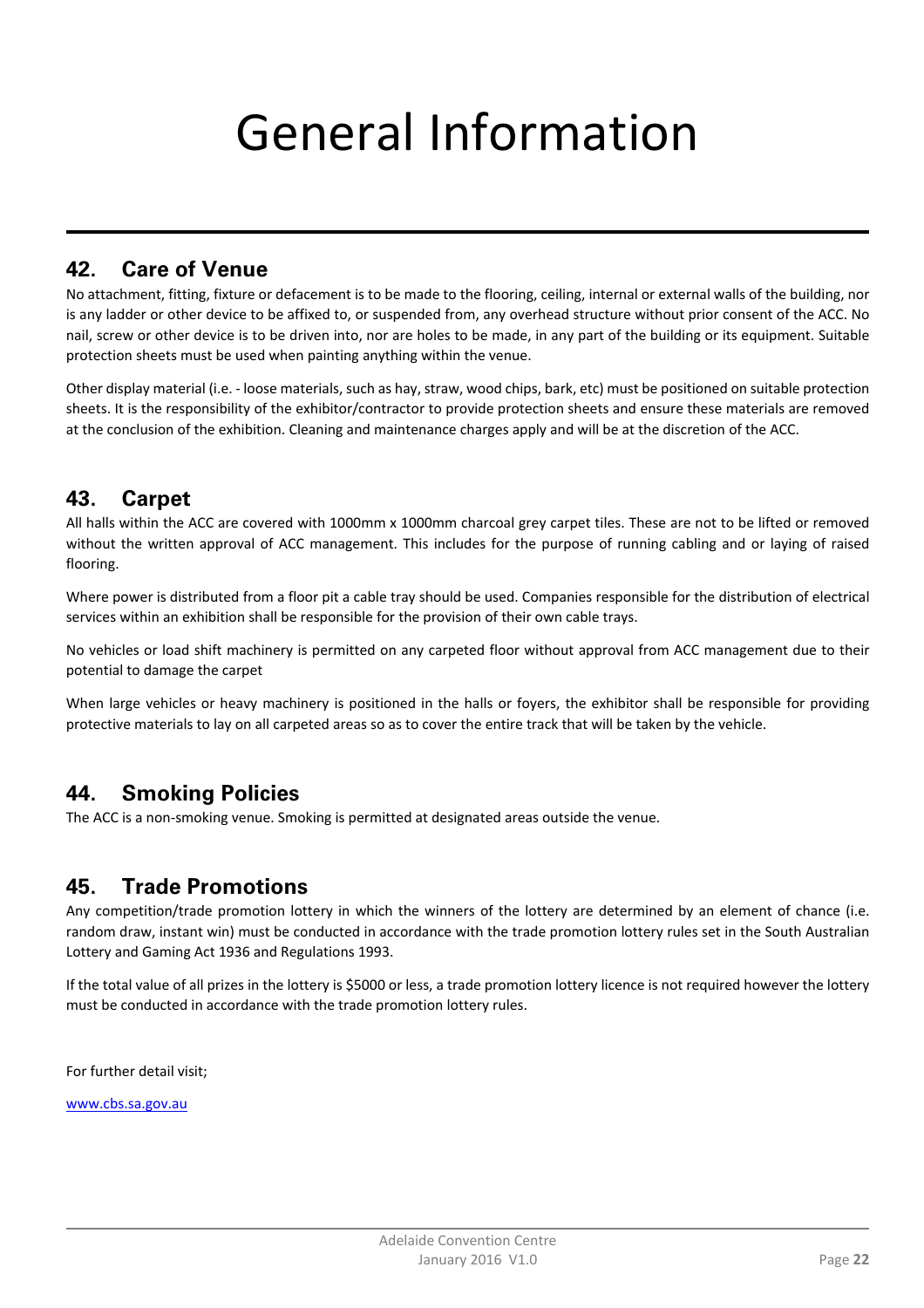## **46. Insurance**

All exhibitors are responsible for their own insurance, including public liability. Exhibitors must provide a copy of their insurance policy and certified currency upon request.

It is also recommended that all exhibitors liaise with their exhibition organiser to determine the minimum public liability policy required to exhibit at the event.

Companies responsible for bringing any item into the venue which causes any damage to the ACC or injury or damage to any property or person, either directly or indirectly will be held responsible for the damage or injury.

Exhibitors/contractors shall indemnify the ACC against all claims and all losses, costs, liabilities and expenses incurred by the ACC, arising wholly or in part from an act or omission of themselves or their employees, agents, contractors and guests.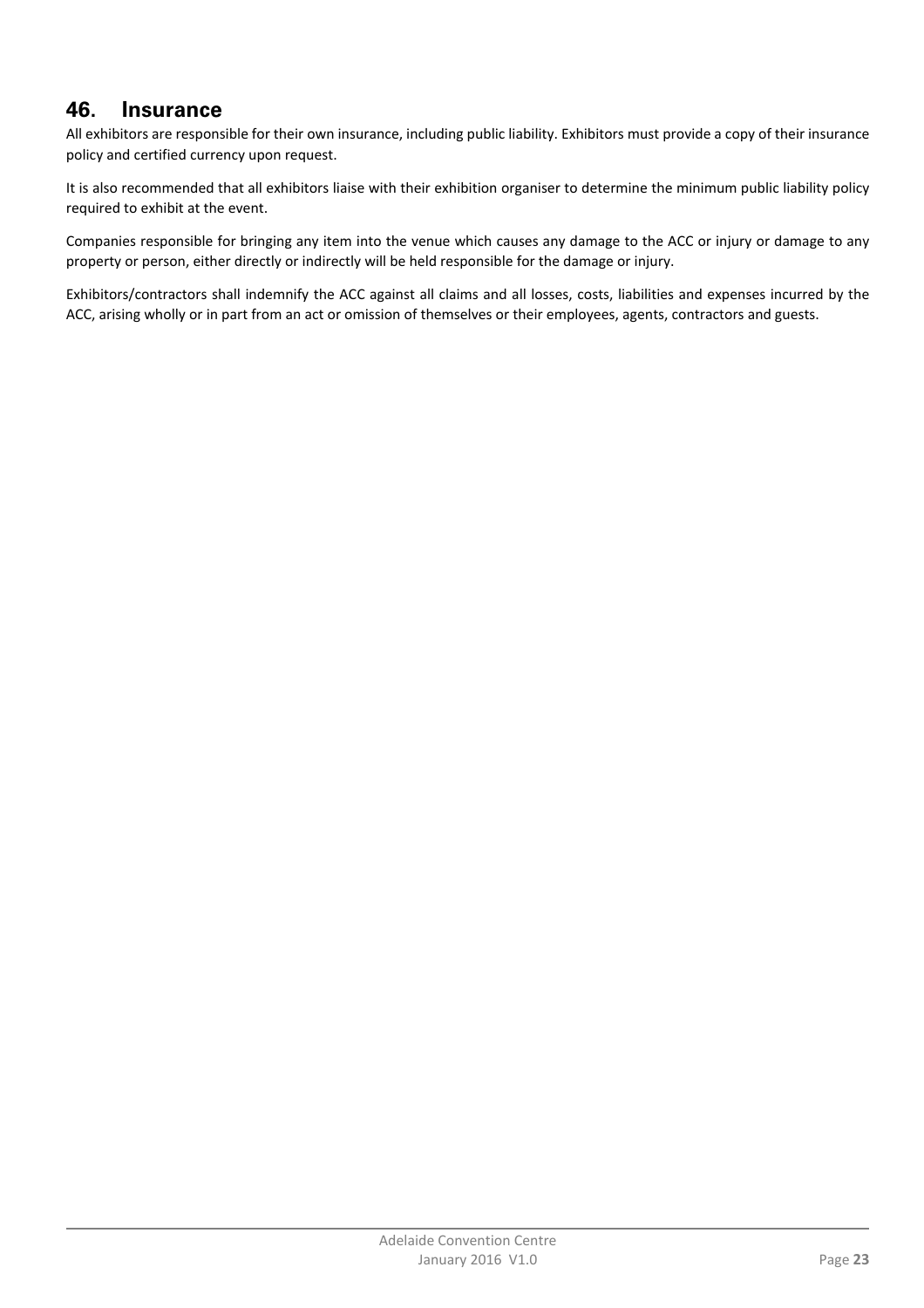# VENUE INFORMATION TABLE



|                           | Hall F                                                                                                                                                                                | Hall G                          | Hall H | Hall J           | Hall K                          | Hall L           | Hall M                               | Hall N                          | Hall 0                                        | Foyer F                         | Foyer G          | Foyer H          | Foyer L                         | Foyer M | Panorama<br>Ballroom |
|---------------------------|---------------------------------------------------------------------------------------------------------------------------------------------------------------------------------------|---------------------------------|--------|------------------|---------------------------------|------------------|--------------------------------------|---------------------------------|-----------------------------------------------|---------------------------------|------------------|------------------|---------------------------------|---------|----------------------|
| Maximum<br>Ceiling Height | 10.4m                                                                                                                                                                                 | 10.4m                           | 10.4m  | 9.9 <sub>m</sub> | 9.9m                            | 9.5 <sub>m</sub> | 9.5 <sub>m</sub>                     | 9.5 <sub>m</sub>                | 11.3m                                         | 16.1m                           | 11.2m            | 6.1 <sub>m</sub> | 4.5m                            | 10.5m   | 7.5m                 |
| Minimum<br>Ceiling Height | 10.4m                                                                                                                                                                                 | 10.4m                           | 10.4m  | 7.8 <sub>m</sub> | 7.1 <sub>m</sub>                | 9.5 <sub>m</sub> | 9.5m                                 | 9.5m                            | 5.2m                                          | 4.4m                            | 5.8 <sub>m</sub> | 5.3m             | 4.5m                            | 4.5m    | 4.8 <sub>m</sub>     |
| <b>Maximum Entry</b>      |                                                                                                                                                                                       | 5.0 H x 11.6 W                  |        | 5.4H x 9.9W      |                                 |                  | 5.1H x 7.4W                          |                                 | 4.4Hx<br>2.8Hx<br>4.4H x 3.1W<br>3.0W<br>2.5W |                                 | 4.4Hx<br>4.1W    | 3.0Hx<br>2.8W    |                                 |         |                      |
| Live Load<br>Allowance    |                                                                                                                                                                                       | 20kPa (2000kg/ m <sup>2</sup> ) |        |                  | 15kPa (1500kg/ m <sup>2</sup> ) |                  |                                      | 20kPa (2000kg/ m <sup>2</sup> ) |                                               | 10kPa (1000kg/ m <sup>2</sup> ) |                  |                  | 5kPa<br>(500kg/m <sup>2</sup> ) |         |                      |
| Rigging                   | Yes                                                                                                                                                                                   | Yes                             | Yes    | *Yes             | *Yes                            | Yes              | Yes                                  | Yes                             | Yes                                           | Yes                             | Yes              | Yes              | Yes                             | Yes     | *Yes                 |
| Water/<br>Drainage        | Yes                                                                                                                                                                                   | Yes                             | Yes    | N <sub>o</sub>   | <b>No</b>                       | Yes              | Yes                                  | Yes                             | Yes                                           | Yes                             | <b>No</b>        | No               | Yes                             | Yes     | No                   |
| <b>Compressed Air</b>     | Yes                                                                                                                                                                                   | Yes                             | Yes    | <b>No</b>        | <b>No</b>                       | Yes              | Yes                                  | Yes                             | Yes                                           | Yes                             | No               | N <sub>0</sub>   | Yes                             | Yes     | No                   |
| Power                     | Yes                                                                                                                                                                                   | Yes                             | Yes    | Yes              | Yes                             | Yes              | Yes                                  | Yes                             | Yes                                           | Yes                             | Yes              | Yes              | Yes                             | Yes     | Yes                  |
| Carpet                    | <b>Charcoal Grey Carpet Tiles</b><br><b>Black and Brown Carpet Tiles</b><br><b>Black and Brown Striped</b><br>$(1.0m \times 1.0m)$<br>$(0.5m \times 0.5m)$<br><b>Broadloom Carpet</b> |                                 |        |                  |                                 |                  |                                      |                                 |                                               |                                 |                  |                  |                                 |         |                      |
| Access to Halls<br>Via    | North Terrace Loading Dock                                                                                                                                                            |                                 |        |                  |                                 |                  | Lift via<br>Festival<br><b>Drive</b> |                                 |                                               |                                 |                  |                  |                                 |         |                      |

\* Some prescribed activities/services may not be suitable within certain areas of the venue.

Please confirm your requirements with the ACC management before proceeding.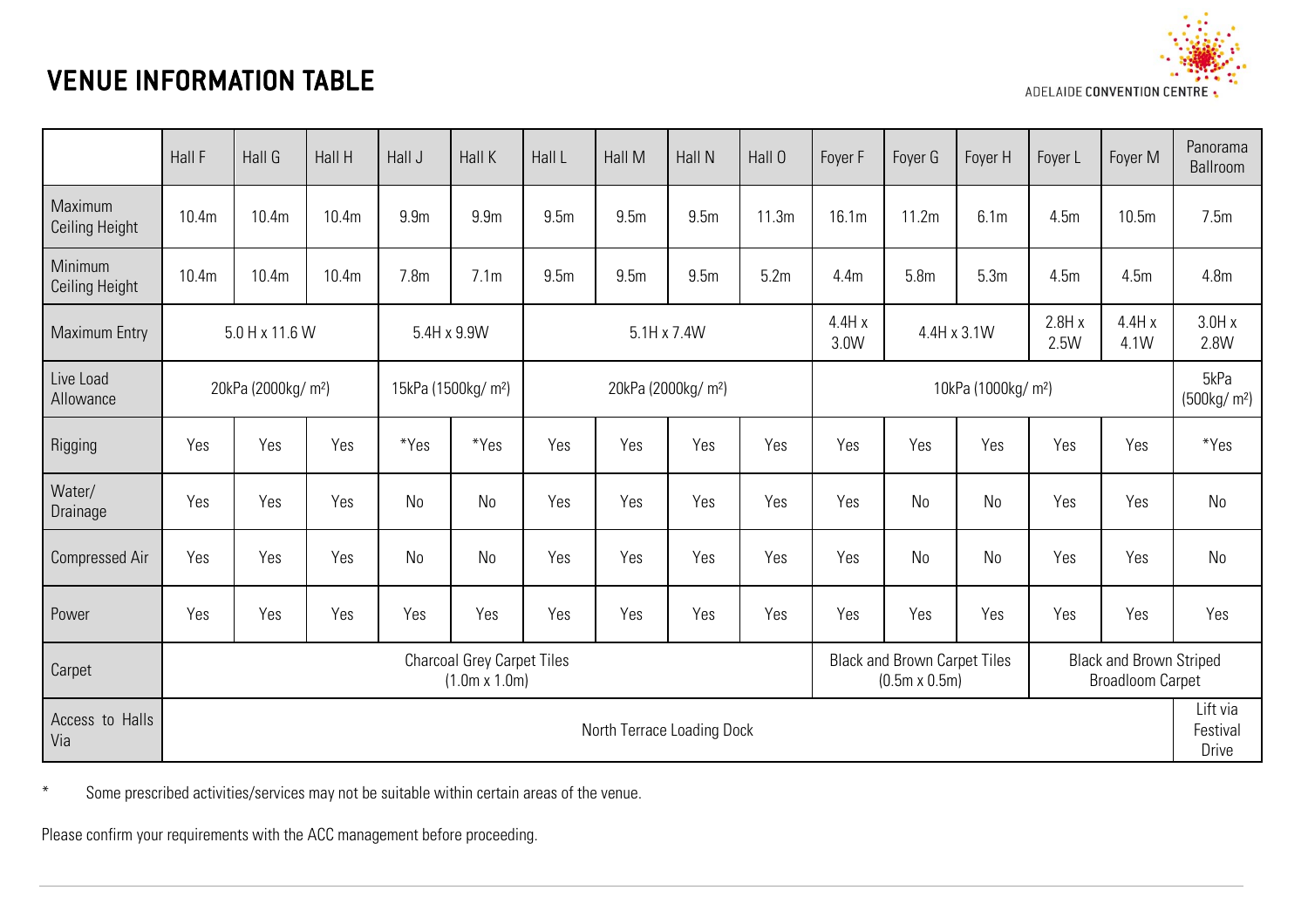# **Incentive Catering Order Form**



| <b>Event Name</b>                         |                  |
|-------------------------------------------|------------------|
| <b>Stand Name</b>                         | <b>Stand No</b>  |
| <b>Company Name</b>                       | <b>ABN</b>       |
| <b>Address</b>                            |                  |
|                                           | <b>Post Code</b> |
| <b>Contact Name</b>                       | Phone            |
| Prof/Dr/Mr/Mrs/Ms/Miss<br><b>Position</b> |                  |
| Email                                     |                  |
| <b>Onsite Contact</b>                     | <b>Mobile</b>    |

The ACC has sole catering rights to all food and beverage products consumed and distributed within the venue and do not allow clients or exhibitors to bring any item of food or beverage into the venue without prior written approval.

In addition to the full range of incentive catering items, the ACC is able to provide an extensive range of food and beverage. To view various menu selections, please tick the following box and return this form to the ACC no later than fourteen (14) days prior to the move in of your event.

#### **Please forward full exhibitor catering menu**

| Item | Quantity | <b>Delivery Date</b> | <b>Delivery Time</b> | Total (\$) |
|------|----------|----------------------|----------------------|------------|
|      |          |                      |                      |            |
|      |          |                      |                      |            |
|      |          |                      |                      |            |
|      |          |                      |                      |            |
|      |          |                      |                      |            |
|      |          |                      |                      |            |
|      |          |                      |                      |            |
|      |          |                      |                      |            |
|      | \$       |                      |                      |            |

#### **SERVICE INFORMATION**

All items are listed as minimum quantities and should be ordered in multiples of these numbers.

- 48 hours' notice for order cancellations is required. If cancellations are received after this time, the full charges will apply.
- All orders placed in the fourteen (14) days leading up to the event will incur a late order fee of 25%.
- Prices are GST inclusive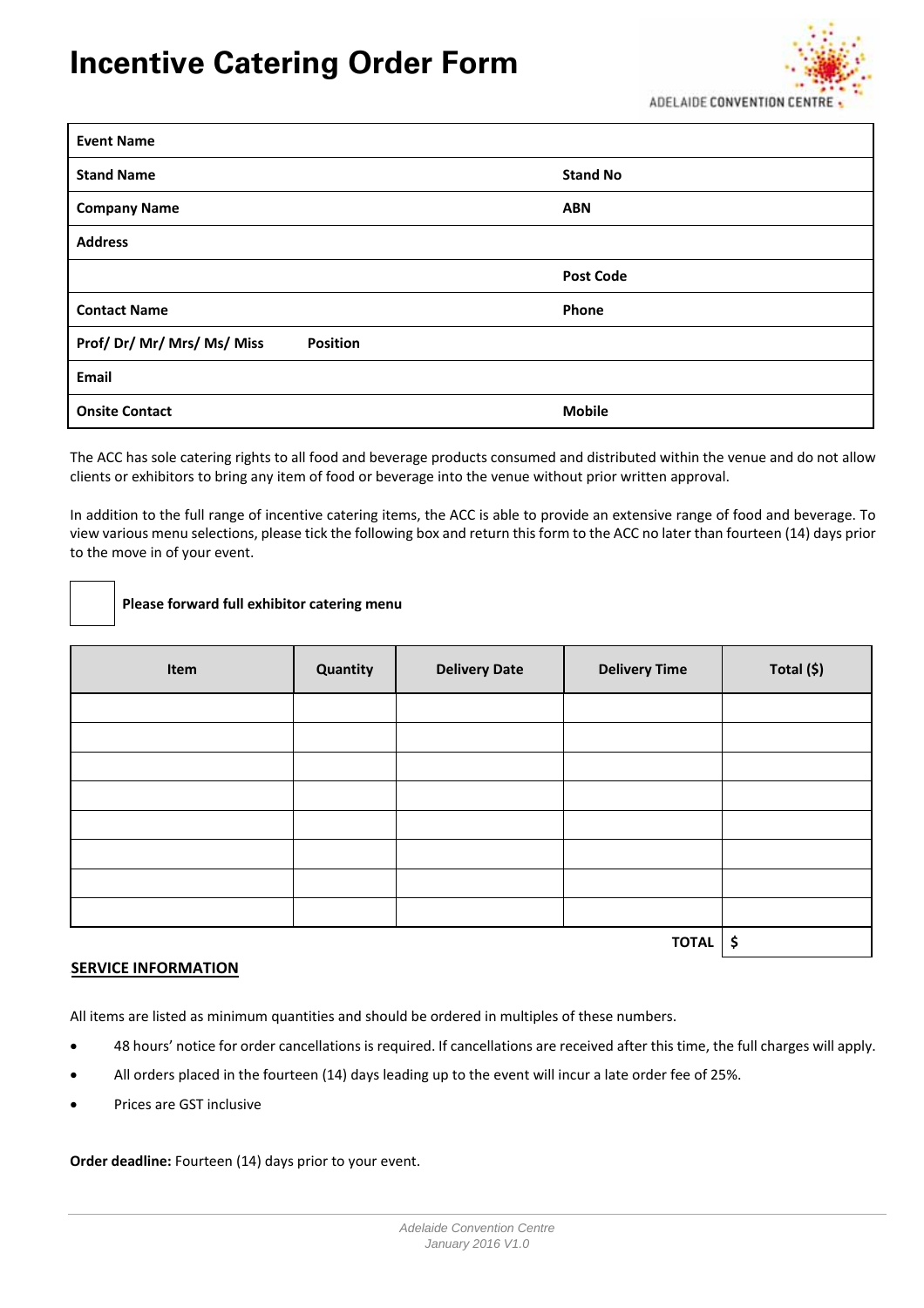# **Exhibitor Catering Menu Selection**



#### **Package 1 ‐ Nespresso Coffee Machine**

Semi‐automatic Nespresso Coffee Machine free standing or counter top Self‐serve ideal for stand catering, accompanied with a box of 60 coffee capsules (3 varieties) inclusive of milk, sugar, paper cups and stirrers.

| Flat hire for machine                                                                          | \$100.00           |
|------------------------------------------------------------------------------------------------|--------------------|
| Coffee capsules                                                                                | \$4.00 each        |
| *Build requirements*                                                                           |                    |
| 1 x 10 amp power for coffee machine                                                            |                    |
| Package 2 - Cappuccino machine with barista                                                    |                    |
| Two group head automatic cappuccino machine                                                    |                    |
| Stylised paper cups, wooden stirrers, milk & sugar                                             |                    |
| Inclusive of 1 barista to prepare and serve the coffee live on stand                           |                    |
| Flat hire charge for machine and trolley                                                       | \$400.00           |
| Minimum requirement of 100 cups per day                                                        | \$4.00 per 8oz cup |
| All cups in addition to the minimum daily quantities will be charged for at the standard rate. |                    |
|                                                                                                |                    |

#### **\*Build requirements\***

1 x 15 amp power for coffee machine

1 x 10 amp power supply for refrigerator

1 x 60mm hole at the rear left hand corner of the bench for provision of water, waste and power. Adequate storage under bench to accommodate refrigerator, water bottles, waste container and consumables.

#### **Branding opportunities**

| Custom designed corflute panels for front and sides of the cabinet and a matching panel |               |  |
|-----------------------------------------------------------------------------------------|---------------|--|
| to go on the back of the machine (facing customer)                                      | from \$225.00 |  |

#### **Package 3 – Chilled Beverage Dispenser**

Chilled beverage dispenser 7 litres capacity (serves 20‐25 people)

| Flat hire for dispenser   | \$75.00              |
|---------------------------|----------------------|
| Selection of fresh juices | \$80.00 per 7 litres |
| Iced Tea /Iced Coffee     | \$75.00 per 7 litres |
|                           |                      |

Optional: staff member to serve, minimum of 3 hours \$45.00 per hour

#### **Package 4 ‐ Water Cooler**

| Ceramic water well (cooler)   | \$25.00 flat fee   |
|-------------------------------|--------------------|
| Refrigerated unit             | \$90.00 flat fee   |
| 11 litres spring water bottle | \$12.00 per bottle |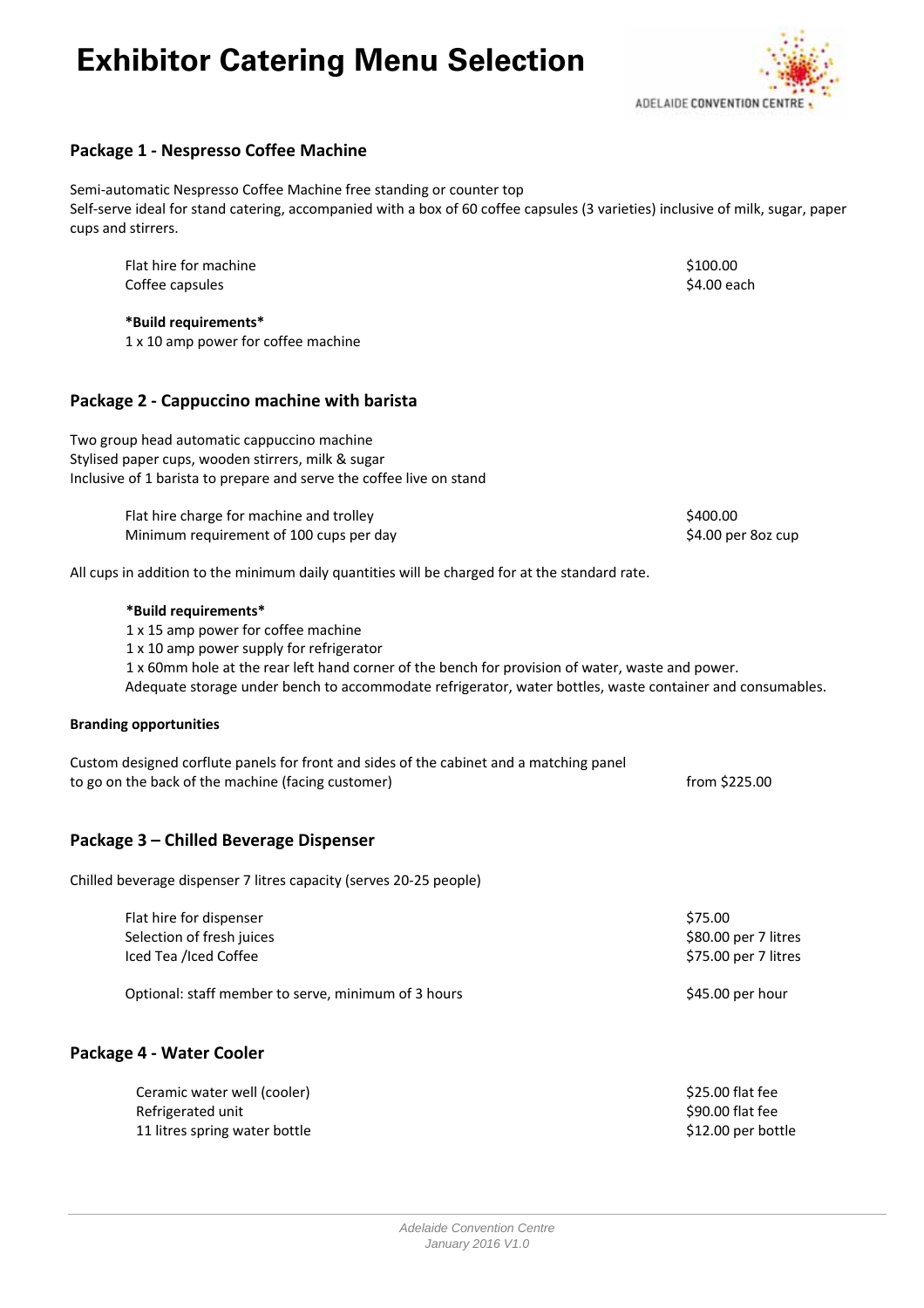#### **Package 5 ‐ Daiquiri Machine**

A variety of pre mixed alcoholic and non‐alcoholic cocktails. Choice of flavours available on request.

| Flat hire for machine                                            | \$200.00           |
|------------------------------------------------------------------|--------------------|
| Non-alcoholic cocktails: Minimum requirement of 100 cups per day | \$5.00 per 8oz cup |
| Minimum requirement of 100 cups per day                          | \$8.50 per 8oz cup |
| Alcoholic cocktails (includes 1 ACC staff member)                |                    |

All cups in addition to the minimum daily quantities will be charged for at the standard rate.

#### **Package 6 ‐ Ice Creams**

| Selection available Cornettos and Magnums           |                  |
|-----------------------------------------------------|------------------|
| Alternative ice creams can be arranged upon request | P.O.A.           |
| Flat hire for freezer                               | \$150.00         |
| Minimum requirement of 100 units per day            | \$5.50 each      |
| Optional: staff member to serve, minimum of 3 hours | \$45.00 per hour |

#### **Package 7 – Gelati**

Selection available 5 litre tubs of gelati (flavours available on request)

| Flat hire for freezer                               | \$150.00         |
|-----------------------------------------------------|------------------|
| 5 litre tub (range of flavours)                     | S90.00 each      |
| Optional: staff member to serve, minimum of 3 hours | \$45.00 per hour |

#### **Package 8 – Juice Bar**

Selection of 2 fruits

| Flat hire for juicer                                                      | \$150.00           |
|---------------------------------------------------------------------------|--------------------|
| Minimum requirement of 100 per day                                        | \$7.50 per 8oz cup |
| Inclusive of 1 staff member to prepare and serve the juices live on stand |                    |

All glasses in addition to the minimum daily quantities will be charged for at the standard rate.

#### **Package 9 – Yoghurt Smoothie Bar**

Selection of 2 fruits

| Flat hire for blender                                                    | \$150.00           |
|--------------------------------------------------------------------------|--------------------|
| Minimum requirement of 100 per day                                       | \$6.00 per 8oz cup |
| Inclusive of 1 staff member to prepare and serve smoothies live on stand |                    |

All glasses in addition to the minimum daily quantities will be charged for at the standard rate.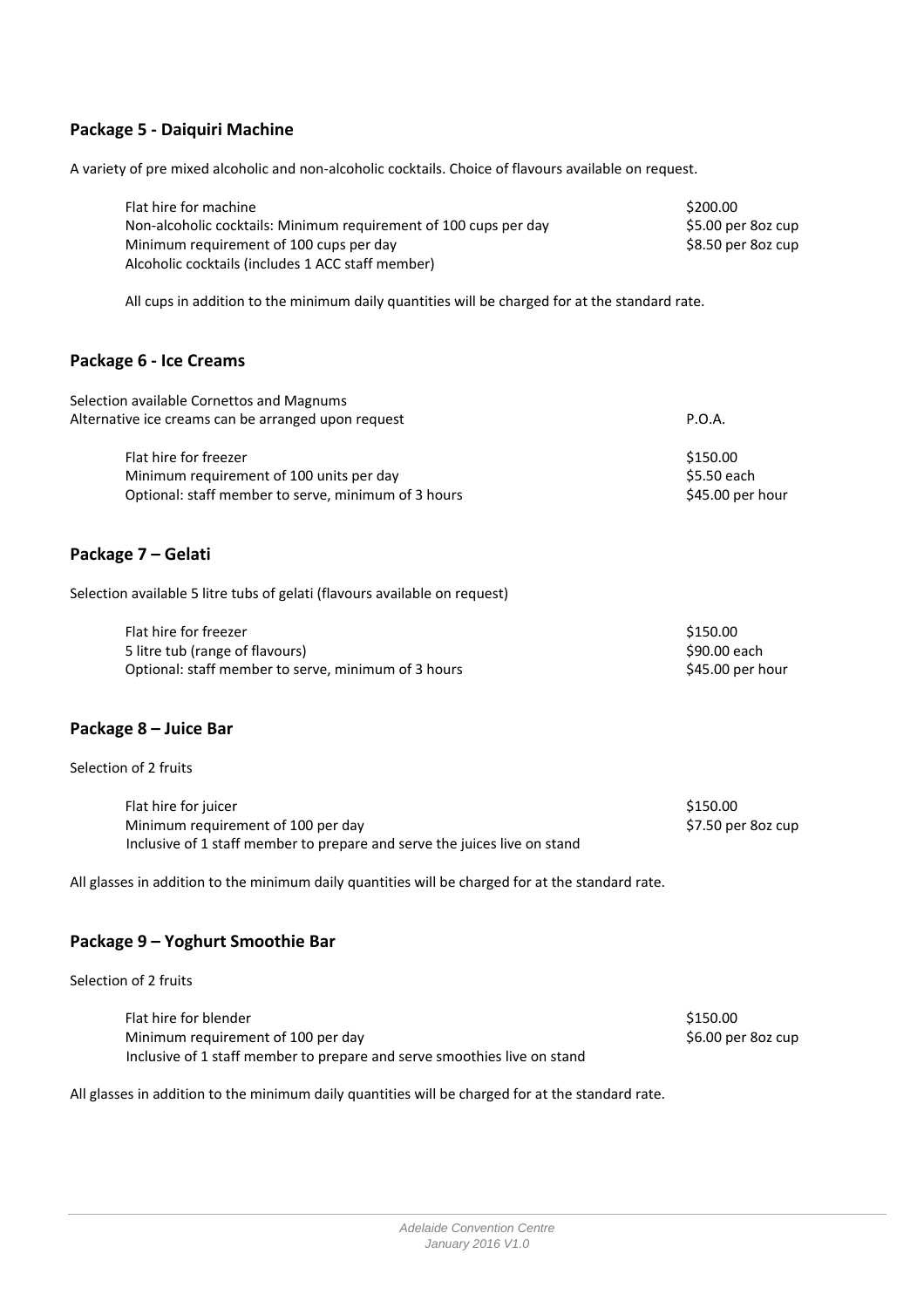#### **Package 10 – Lolly Bar**

Inclusive of jars and American boxes for service

| Cost: | Select from Fantales, Jaffas, Jelly Beans, Party mix, Smarties and Snakes.<br>Health mix nuts                                                  | \$22.00 per kilo<br>\$38.00 per kilo |
|-------|------------------------------------------------------------------------------------------------------------------------------------------------|--------------------------------------|
|       | Package 11 – Fruit Cups                                                                                                                        |                                      |
|       | Chef's selection of mixed fruit pieces. Served in clear 300ml cup with lid                                                                     |                                      |
|       | Minimum requirement of 100 cups per day                                                                                                        | \$6.00 each                          |
|       | Package 12 - Churros Stand                                                                                                                     |                                      |
|       | Fresh churros prepared on stand and served with chocolate dipping sauce                                                                        |                                      |
|       | Flat hire for deep fryer<br>Minimum requirement of 100 serves per day<br>Inclusive of 1 staff member to prepare and serve churros on the stand | \$150.00<br>\$4.50 each              |
|       | Package 13 - Donut Wall                                                                                                                        |                                      |

120 fresh iced donuts

| Flat hire of donut wall and initial stock of donuts | \$400.00    |
|-----------------------------------------------------|-------------|
| <b>Additional donuts</b>                            | \$4.00 each |

Minimum quantities per day must be guaranteed. Remaining stock will remain the property of the person/ company booking the package.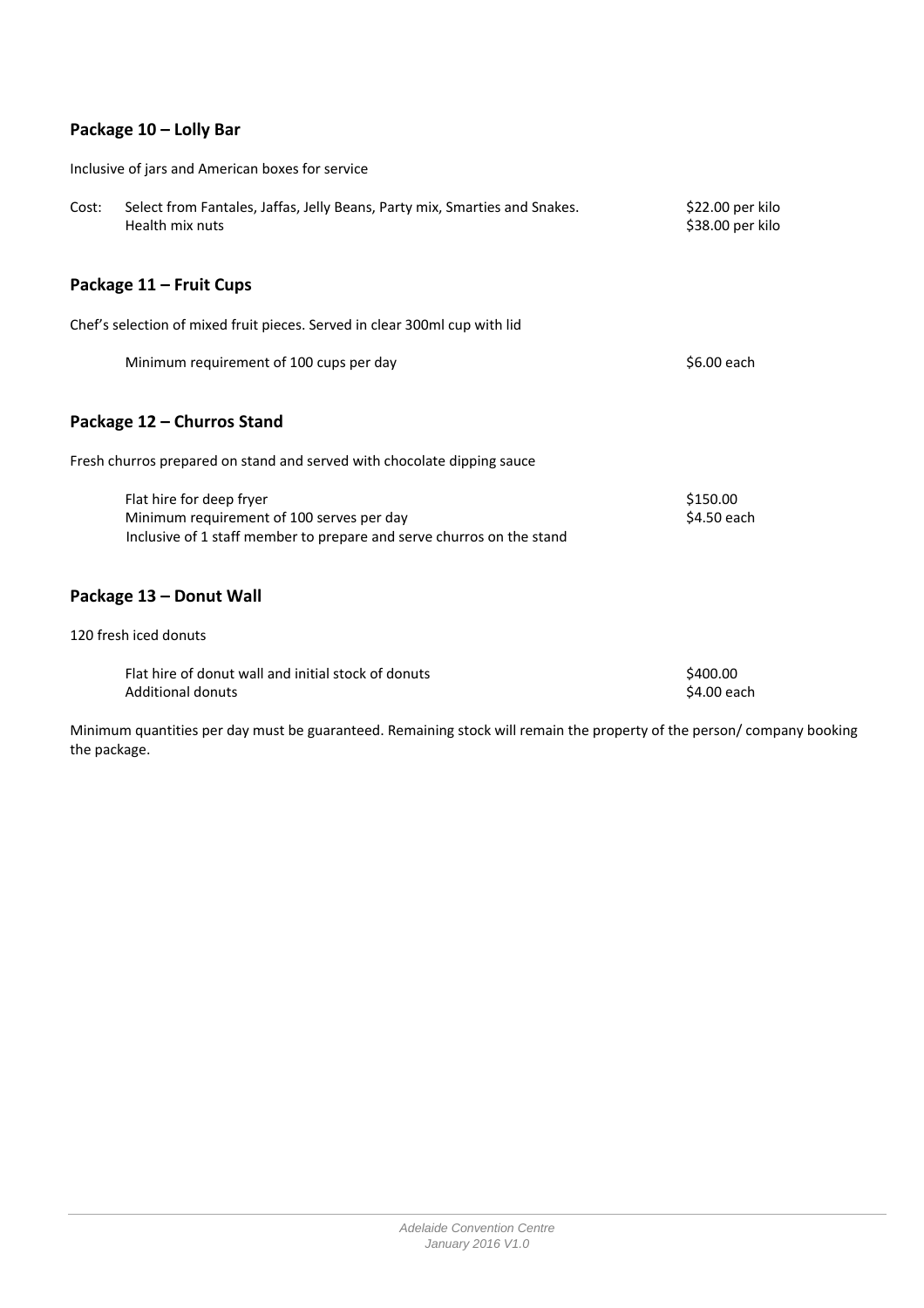# **Beverage List**

#### **Non‐alcoholic**

Spring water 600ml Selection of bottled soft drinks 600ml \$5.50 / 600ml bottle Selection of PC juices 250ml Sparkling Water 500ml **bottle Sparkling Water 500ml bottle Sparkling Water 500ml bottle** 

#### **Sparkling**

Jacobs Creek Reserve Sparkling Pinot Noir Chardonnay (Blend of Regions) \$36.00 / 750ml bottle Grant Burge Moscato Fizzante (Blend of Regions) \$36.00 / 750ml bottle \$36.00 / 750ml bottle Bridgewater Mill Pinot Noir Chardonnay (Adelaide Hills) \$36.00 / 750ml bottle

#### **White**

Riposte 'The Stiletto' Pinot Gris (Adelaide Hills) \$36.00 / 750ml bottle Coriole Chenin Blanc (McLaren Vale) **Samuel Coriole Chenin Blanc (McLaren Vale)** \$36.00 / 750ml bottle Pewsey Vale Riesling (Eden Valley) \$36.00 / 750ml bottle Deviation Road Sauvignon Blanc (Adelaide Hills) **Saudion Service 19 / 1990** \$36.00 / 750ml bottle Hollick 'The Bard' Chardonnay (Coonawarra) \$36.00 / 750ml bottle

#### **Red**

Woodstock Shiraz Cabernet Sauvignon (McLaren Vale) \$37.00 / 750ml bottle Scarpantoni School Block Shiraz Cabernet Merlot (McLaren Vale) \$37.00 / 750ml bottle Chaffey Brothers BATTLE FOR BAROSSA: LA RÉSISTANCE GSM (Barossa Valley) \$37.00 / 750ml bottle Yalumba Patchwork Shiraz (Barossa Valley) \$38.00 / 750ml bottle Rymill 'The Dark Horse' Cabernet Sauvignon (Coonawarra) \$38.00 / 750ml bottle

#### **Beer & Cider**

Coopers Original Pale Ale **Exercise 2018** S8.50 / 375ml bottle Coopers Premium Lager  $$8.50 / 375$ ml bottle Coopers Clear \$8.50 / 355ml bottle Coopers 62 Pilsner \$8.50 / 355ml bottle \$8.50 / 355ml bottle \$8.50 / 355ml bottle Coopers Sparkling Ale **Example 2018** 2019 12:30 / 375ml bottle bottle that the set of the set of the set of the set of the set of the set of the set of the set of the set of the set of the set of the set of the set of the Hahn Super Dry **Same Draw Strategies and Strategies and Strategies and Strategies and Strategies and Strategies A** Hahn Premium Light  $\sim$  57.50 / 375ml bottle James Boags **\$9.00 / 375ml bottle** Crown Lager \$9.00 / 375ml bottle Heinekin \$9.50 / 330ml bottle Corona \$9.50 / 330ml bottle bottle and the state of the state of the state of the state of the state of the state of the state of the state of the state of the state of the state of the state of the state of the state of t Stella Artois **Stella Artois Stella Artois Stella Artois Stella Artois Stella Artois Stella Artois Stella Artois Stella Artois Stella Artois Stella Artois Stella Artois Stella Artois Stella Artois** The Hills Cider Company **bottle** and the Hills Cider Company **\$8.50 / 330ml bottle** Thatchers Cider \$8.50 / 330ml bottle

#### **Minimum order of half dozen for all beer and ciders.**

A full beverage list can be provided on request.



Coopers Premium Light \$7.50 / 375ml bottle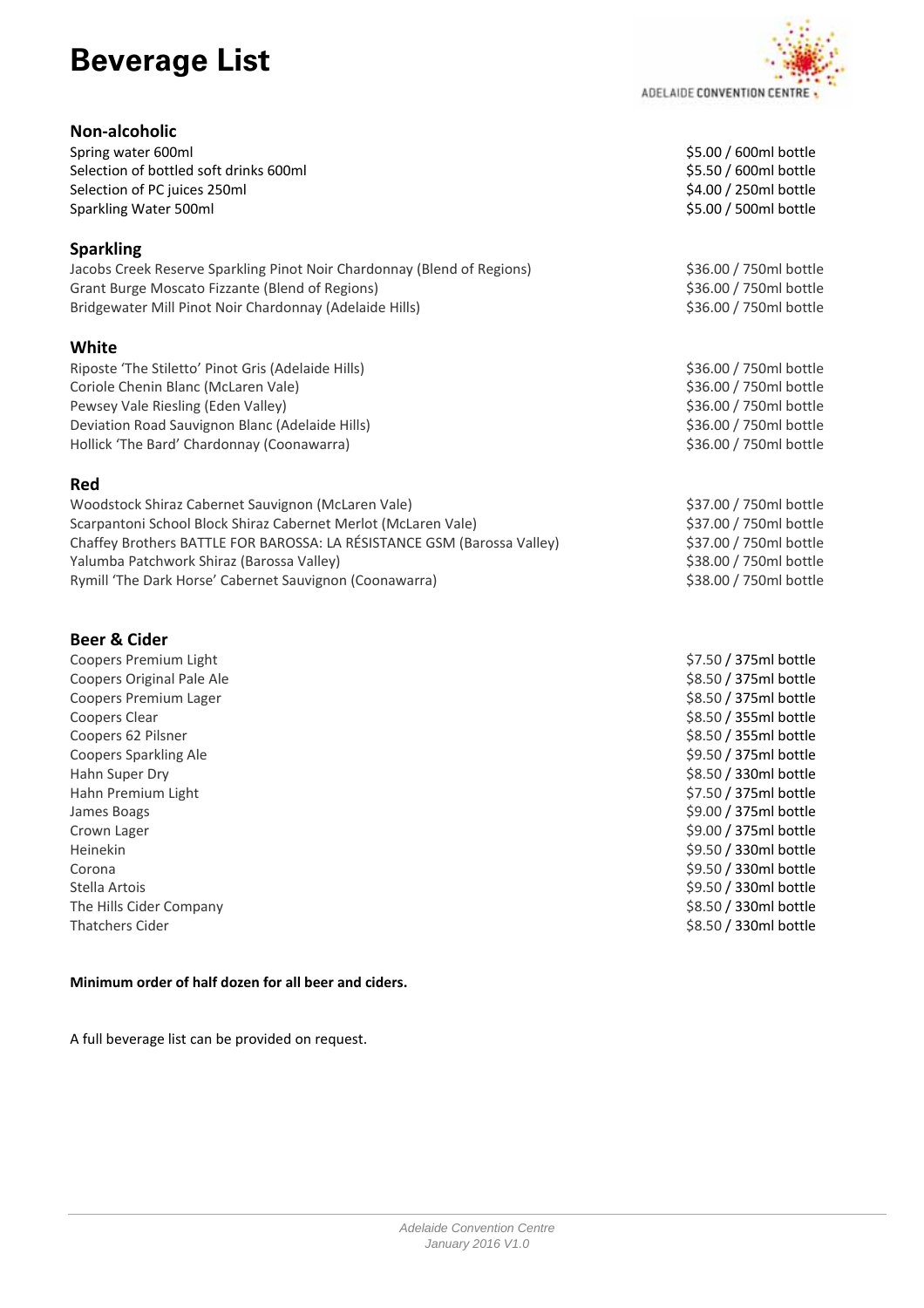# **Stand Cleaning Order Form**



| <b>Event Name</b>                                                                           |        |                 |           |                               |                  |  |     |
|---------------------------------------------------------------------------------------------|--------|-----------------|-----------|-------------------------------|------------------|--|-----|
| <b>Stand Name</b>                                                                           |        |                 |           |                               | <b>Stand No</b>  |  |     |
| <b>Company Name</b>                                                                         |        |                 |           |                               | <b>ABN</b>       |  |     |
| <b>Address</b>                                                                              |        |                 |           |                               |                  |  |     |
|                                                                                             |        |                 |           |                               | <b>Post Code</b> |  |     |
| <b>Contact Name</b>                                                                         |        |                 |           |                               | Phone            |  |     |
| Prof/Dr/Mr/Mrs/Ms/Miss                                                                      |        | <b>Position</b> |           |                               |                  |  |     |
| <b>Email</b>                                                                                |        |                 |           |                               |                  |  |     |
| <b>Onsite Contact</b>                                                                       |        |                 |           |                               | <b>Mobile</b>    |  |     |
| <b>Stand Details</b>                                                                        |        |                 |           |                               |                  |  |     |
| Size of stand                                                                               | metres | $\mathbf{x}$    | metres    | <b>Total in square meters</b> |                  |  | sqm |
| <b>Other</b><br><b>Melamine</b><br>Type of floor surface in stand (please circle)<br>Carpet |        |                 | (Specify) |                               |                  |  |     |
| <b>Special requirements</b>                                                                 |        |                 |           |                               |                  |  |     |

Stand cleaning is available to all exhibitors for a cost of \$3.00 per square metre for stands under 81m2. Exhibitors with stands greater than 81m2 will be contacted by a representative from the ACC to discuss costs. Additional charges may be applicable should your cleaning requirements be deemed in excess of the quoted service.

| <b>Day Cleaning Required</b> | <b>Date</b> | <b>Time (Optional)</b> |
|------------------------------|-------------|------------------------|
| <b>Sunday</b>                |             |                        |
| Monday                       |             |                        |
| <b>Tuesday</b>               |             |                        |
| Wednesday                    |             |                        |
| Thursday                     |             |                        |
| Friday                       |             |                        |
| Saturday                     |             |                        |

#### **SERVICE INFORMATION**

- Standard exhibitor stand cleaning will include mopping or vacuuming of your stand, spot cleaning and dusting of glass counters and removal of rubbish from your stand at the closure of the exhibition each day.
- Care will be taken in the cleaning of exhibitor stands; however the ACC will not be held responsible for any damage to an exhibitor or their contractors stand, furniture, product or signage.
- All orders placed in the fourteen (14) days leading up to the event will incur a late order fee of 25%.
- Prices are GST inclusive.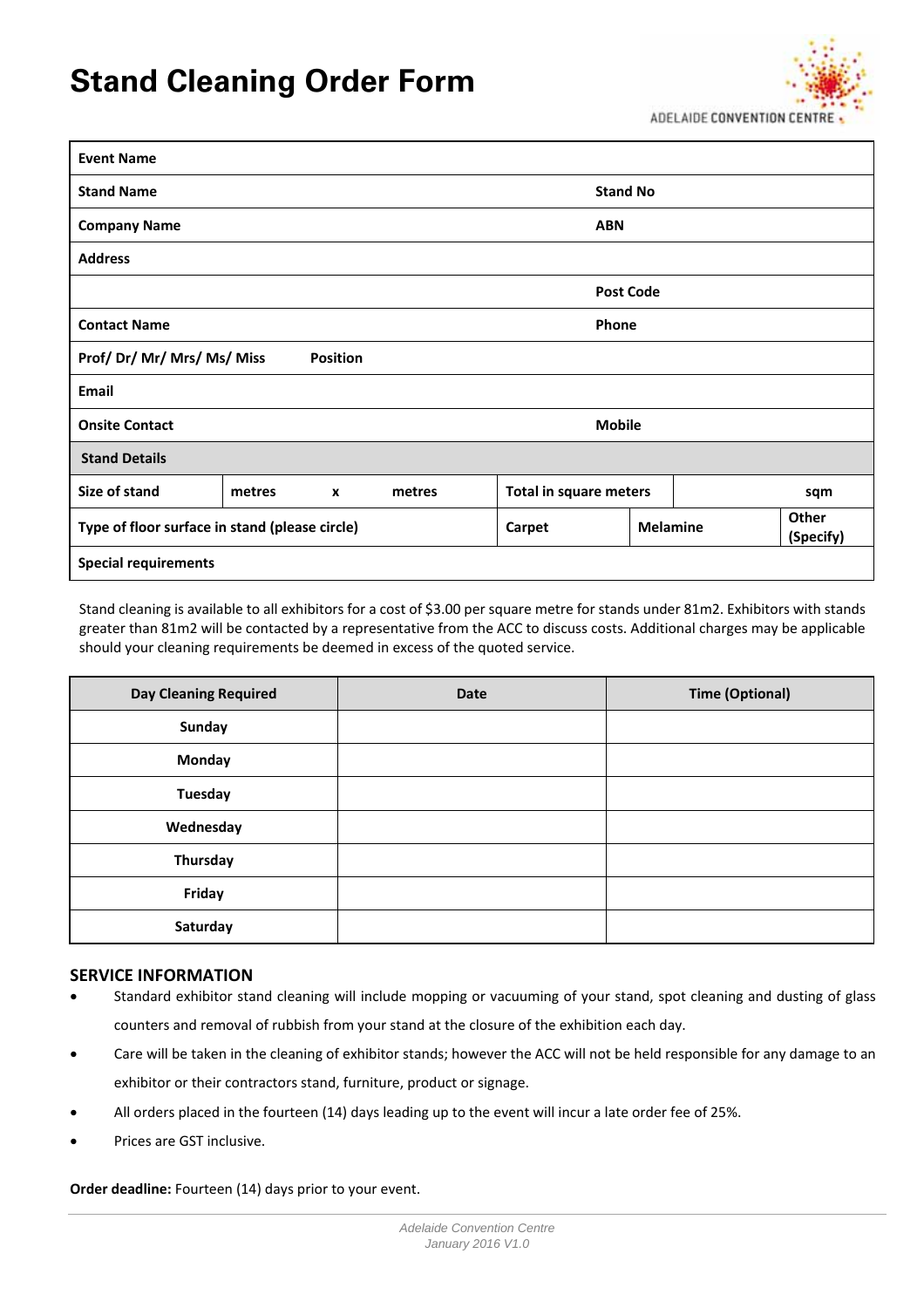# **Utilities Order Form**

 $\Gamma$ 



| <b>Event Name</b>               |                       |                              |                     |                 |
|---------------------------------|-----------------------|------------------------------|---------------------|-----------------|
| <b>Stand Name</b>               |                       |                              | <b>Stand No</b>     |                 |
| <b>Company Name</b>             |                       |                              | <b>ABN</b>          |                 |
| <b>Address</b>                  |                       |                              |                     |                 |
|                                 |                       |                              | <b>Post Code</b>    |                 |
| <b>Contact Name</b>             |                       |                              | Phone               |                 |
| Prof/Dr/Mr/Mrs/Ms/Miss          | <b>Position</b>       |                              |                     |                 |
| <b>Email</b>                    |                       |                              |                     |                 |
| <b>Onsite Contact</b>           |                       |                              | <b>Mobile</b>       |                 |
| Raised temporary floor in stand |                       | Yes                          | No                  | (please circle) |
| <b>Installation Date</b>        |                       |                              | <b>Removal Date</b> |                 |
| <b>Installation Time</b>        |                       |                              | <b>Removal Time</b> |                 |
| <b>Water &amp; Drainage</b>     | <b>Compressed Air</b> | Purpose of use/ requirements |                     |                 |
|                                 |                       |                              |                     |                 |
|                                 |                       |                              |                     |                 |
|                                 |                       |                              |                     |                 |
|                                 |                       |                              |                     |                 |

#### **Water & Drainage: Pit access only ‐ \$250.00**

|                   | Compressed Air Services: Pit access only - \$250.00 |     |
|-------------------|-----------------------------------------------------|-----|
| Required pressure |                                                     | Kpa |

Required flow rate **All 2008** Contract a litres per second

#### **SERVICE INFORMATION**

- Should you require any services within your stand during the exhibition, you will need to notify the nominated exhibition contractor and ensure a service pit is located within your site. Services will not be run over aisle ways.
- Exhibitors requiring a water connection must provide a standard 18mm universal tap adaptor to connect to this service. The maximum diameter of the waste drain is 50 mm (2").
- It is the responsibility of the exhibitor to provide their own regulators, filters and lubricators as well as a RYCO 200 Series hose barb coupling nipple. Services will be run from the designated floor pit via a 10mm hose line
- Prices are GST inclusive.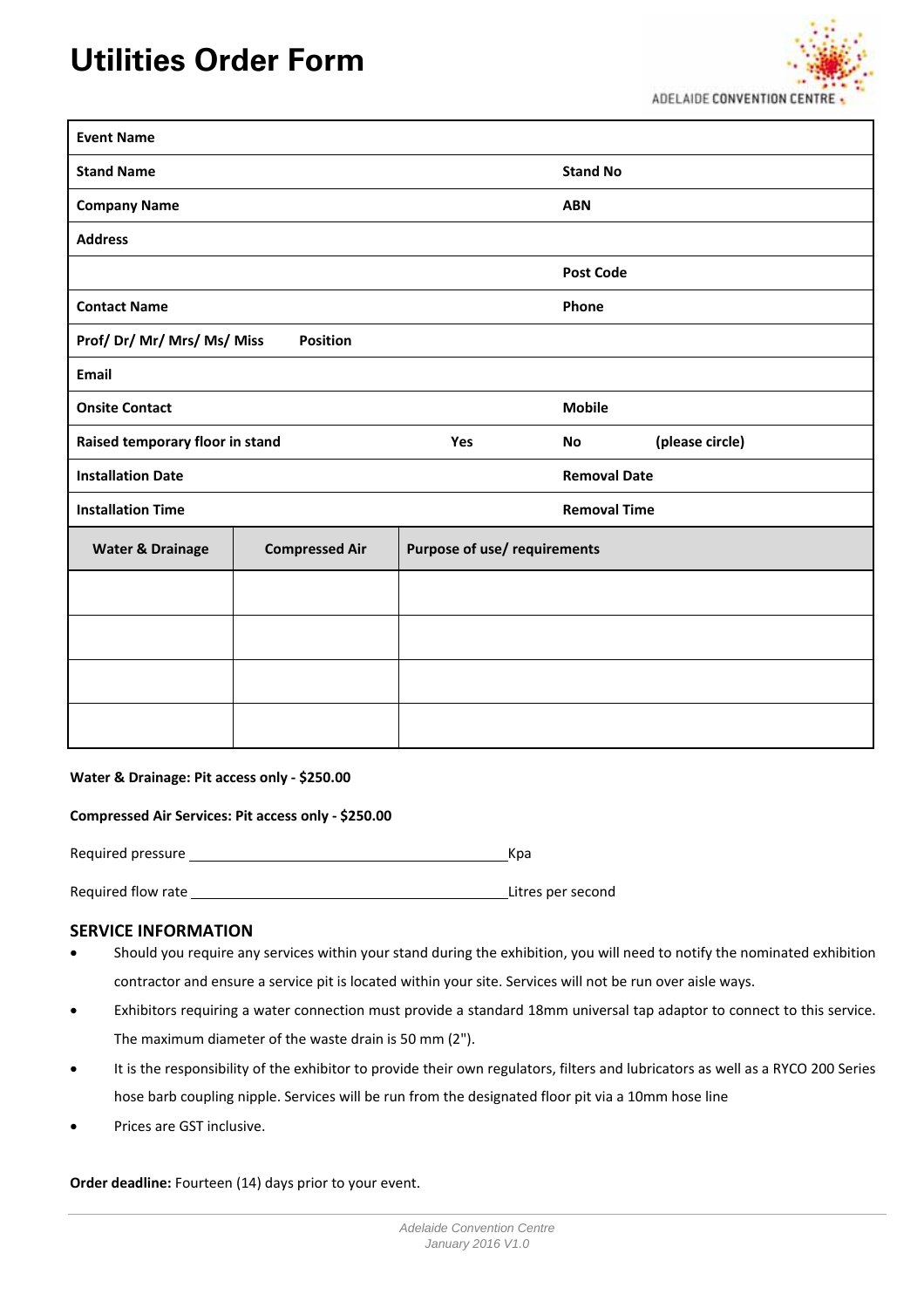# **Standard Banner Rigging Order Form**



ADELAIDE CONVENTION CEN

| <b>Event Name</b>                         | <b>Stand No</b>  |
|-------------------------------------------|------------------|
| <b>Stand Name</b>                         |                  |
| <b>Company Name</b>                       | <b>ABN</b>       |
| <b>Address</b>                            |                  |
|                                           | <b>Post Code</b> |
| <b>Contact Name</b>                       | Phone            |
| Prof/Dr/Mr/Mrs/Ms/Miss<br><b>Position</b> |                  |
| Email                                     |                  |
| <b>Onsite Contact</b>                     | <b>Mobile</b>    |

| Item to be rigged<br>(banner/ sign/ other) | Width (mm) | Drop (mm) | Weight (kg) | <b>Double</b><br><b>Sided</b><br>(Y/N) | <b>Type of material</b><br>(vinyl/ fabric/ etc) |
|--------------------------------------------|------------|-----------|-------------|----------------------------------------|-------------------------------------------------|
|                                            |            |           |             |                                        |                                                 |
|                                            |            |           |             |                                        |                                                 |
|                                            |            |           |             |                                        |                                                 |

The ACC has exclusive rights to perform rigging within the venue. All items must be designed and constructed to approved regulations and may only be rigged by certified ACC staff.

- Please attach any additional designs, photographs, images and information which may assist us.
- All items must be rigged within the perimeter of your site.
- Banners and suspended signage should be provided with their own poles and or rated eye bolt from which to rig. Failure to do so may result in the inability to rig your banner or suspended signage.
- While the ACC will endeavour to rig your goods as accurately as possible, some locations within the venue are not able to accommodate any rigging. Should this be the case a representative from the ACC will contact you to discuss alternative options.
- Any item deemed unsafe for rigging by the ACC will not be rigged. The exhibitor will remain responsible for any costs incurred.
- All banners must be received by the ACC no later than three (3) days prior to the move in of your event and clearly labelled with you stand name, stand number, stand contact name and their mobile number. Banner deliveries must be scheduled in with the North Terrace Loading Dock Manager
- All orders placed in the fourteen (14) days leading up to the event will incur a late order fee of 25%.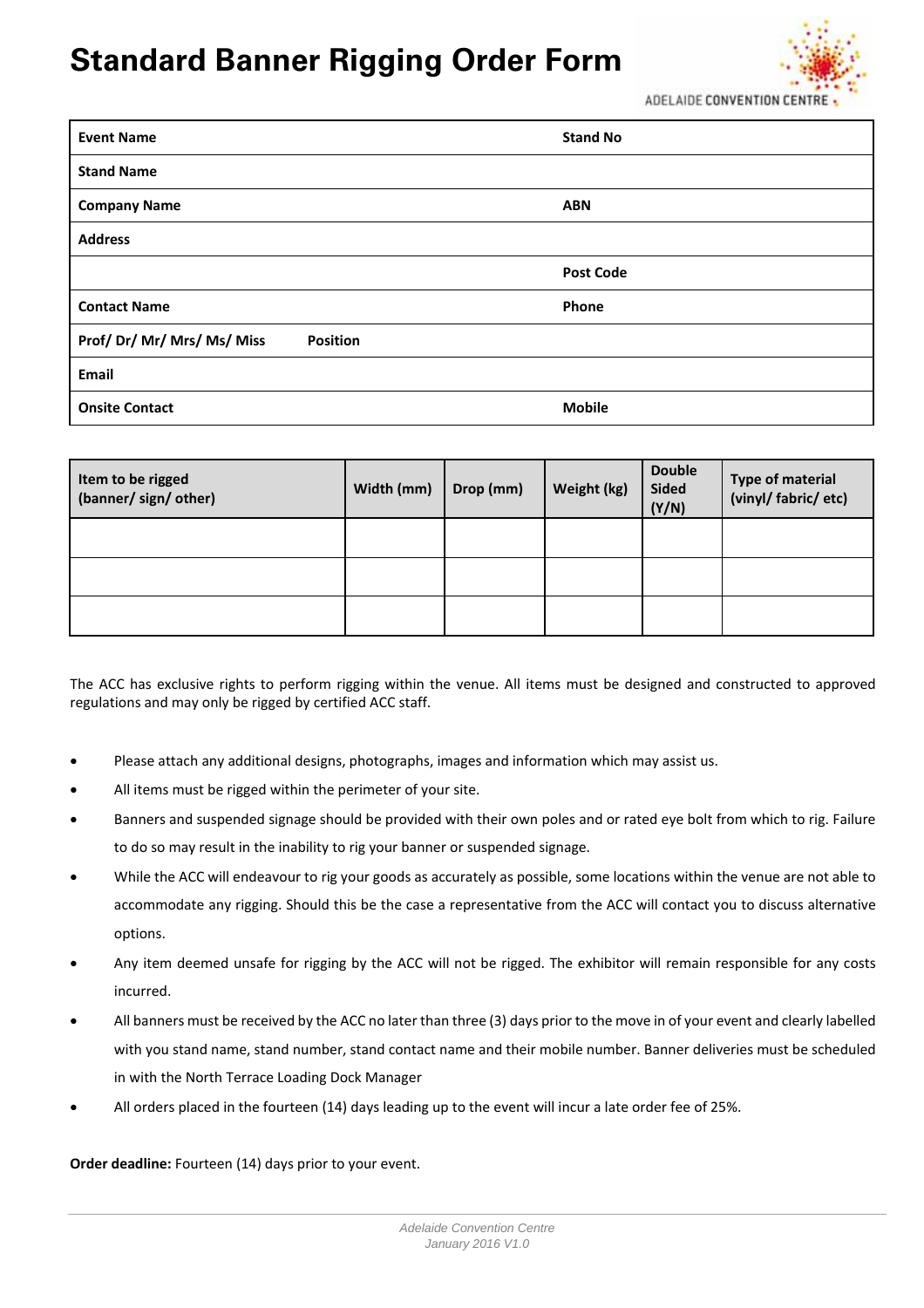

| <b>Event Name</b>                         |                  |    |                 |
|-------------------------------------------|------------------|----|-----------------|
| <b>Stand Name</b>                         | <b>Stand No</b>  |    |                 |
| <b>Company Name</b>                       | <b>ABN</b>       |    |                 |
| <b>Address</b>                            |                  |    |                 |
|                                           | <b>Post Code</b> |    |                 |
| <b>Contact Name</b>                       | Phone            |    |                 |
| Prof/Dr/Mr/Mrs/Ms/Miss<br><b>Position</b> |                  |    |                 |
| Email                                     |                  |    |                 |
| <b>Onsite Contact</b>                     | <b>Mobile</b>    |    |                 |
| Raised temporary floor in stand           | Yes              | No | (please circle) |

**Please select the type of service you require.**

**Cabled Internet Service Wireless Internet Service Username: Password:** 

\*\*A username and password for Wireless Internet Services must be alphanumeric and between 8 and 12 characters in length

| <b>Bandwidth</b>                                                                                        | <b>Daily Data Allowance</b> | <b>Daily Rate</b> | # of Services |
|---------------------------------------------------------------------------------------------------------|-----------------------------|-------------------|---------------|
| 5 Mbps                                                                                                  | 3 GB                        | \$100.00          |               |
| 10 Mbps                                                                                                 | 5GB                         | \$150.00          |               |
| 20 Mbps                                                                                                 | 10 <sub>GB</sub>            | \$250.00          |               |
| 30 Mbps                                                                                                 | 20GB                        | \$450.00          |               |
| <b>Once-off charges</b>                                                                                 |                             | Rate              | Quantity      |
| <b>Additional Connections</b><br>One connection per service is included within each service hire charge |                             | \$75.00           |               |

#### **SERVICE INFORMATION**

- All services utilise the Dynamic Host Configuration Protocol (DHCP) which allows most computers to connect to the service automatically.
- Excess data usage is charged at \$0.05 (Inc. GST) per MB. Wireless speeds vary on concurrent connections.
- The ACC does not provide onsite computer support. The ACC assumes clients booking this type of service are able to configure their own computer if required. These services are not provided with any type of firewall. The ACC accepts no responsibility for any viruses or computer security breaches a client may encounter while connected to the internet.
- Prices are GST inclusive.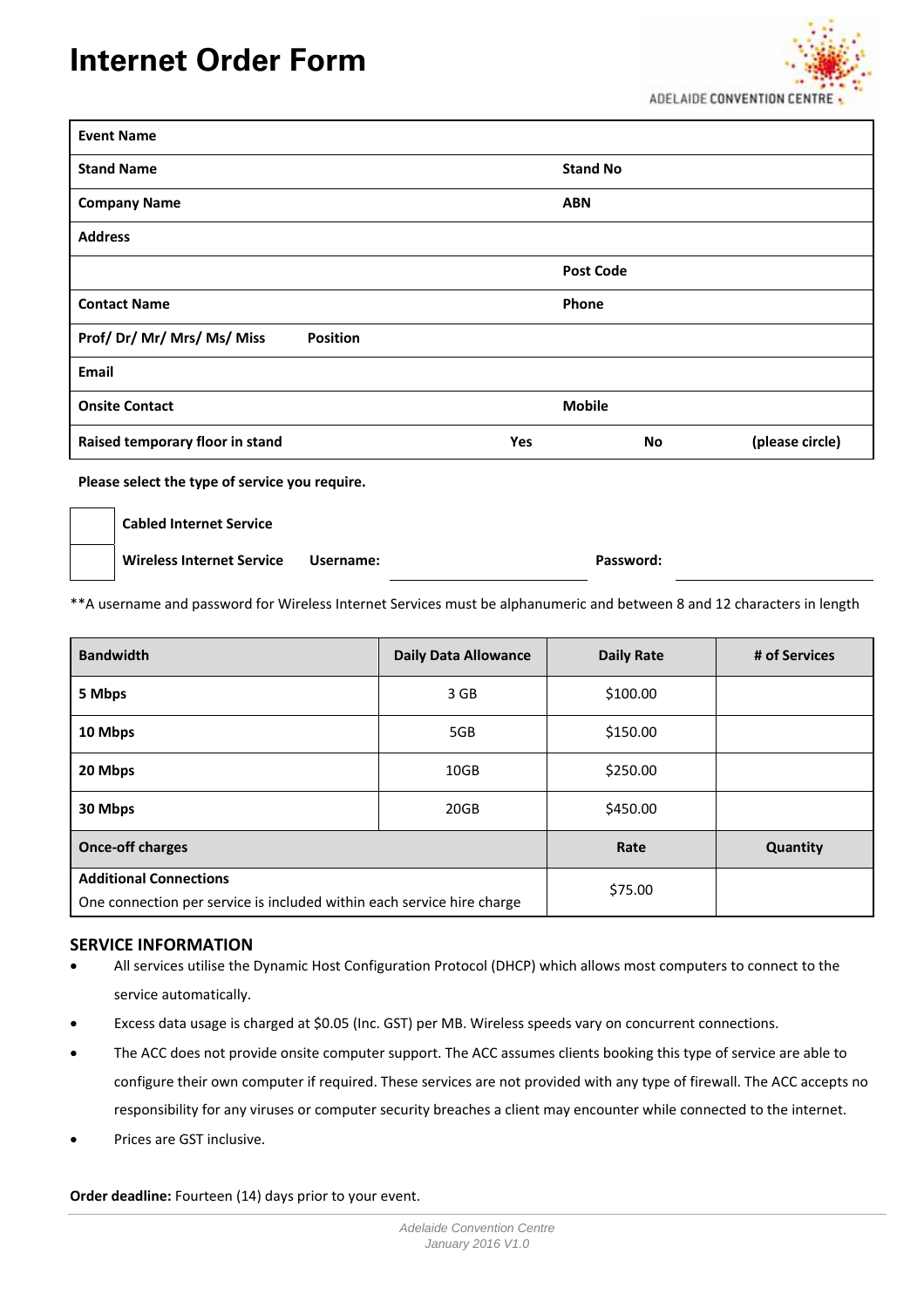# **Food and Beverage Sampling Request**



| <b>Event Name</b>                           |                 |  |  |  |
|---------------------------------------------|-----------------|--|--|--|
| <b>Stand Name</b>                           | <b>Stand No</b> |  |  |  |
| <b>Company Name</b>                         | <b>ABN</b>      |  |  |  |
| <b>Contact Name</b>                         | Phone           |  |  |  |
| Prof/Dr/Mr/Mrs/Ms/Miss<br><b>Position</b>   |                 |  |  |  |
| Email                                       |                 |  |  |  |
| <b>Onsite Contact</b>                       | <b>Mobile</b>   |  |  |  |
| <b>Description of handling and sampling</b> |                 |  |  |  |
|                                             |                 |  |  |  |
|                                             |                 |  |  |  |
|                                             |                 |  |  |  |
|                                             |                 |  |  |  |

#### Should exhibitor giveaways not meet with the ACC's guidelines an External Supply Charge of \$350.00 will apply.

Please refer to the Exhibition Handbook for specific details regarding food handling and sampling guidelines.

#### **FOOD UNDERTAKING AND RELEASE**

- **1.1** Warrants to ACC that all food brought onto ACC's premises by or on behalf of the exhibitor (including by any of the Exhibitor's contractors) is safe for human consumption and complies with all applicable food safety standards and laws;
- **1.2** Warrants to ACC that all Food will be manufactured, stored, transported and prepared in accordance with all applicable food safety standards and laws;
- **1.3** Undertakes to ACC that it has in place adequate product liability insurance for any claims arising from death or injury from the consumption of the Food;
- **1.4** Releases ACC from any claim in respect of the consumption of the Food; and
- **1.5** Indemnifies ACC for all costs, expenses, damage and loss (including arising from any third party claims against ACC) in respect of the consumption of the Food at ACC's premises or arising from a breach of the above warranties.

The Exhibitor agrees that the above terms will form part of the contract between ACC and the Exhibitor and will apply regardless of whether the Food was brought on to ACC's premises with ACC's agreement or otherwise.

**SIGNED** for and on behalf of the Exhibitor by:

......................................................................... ...................................................... Signature Date:  $/$  /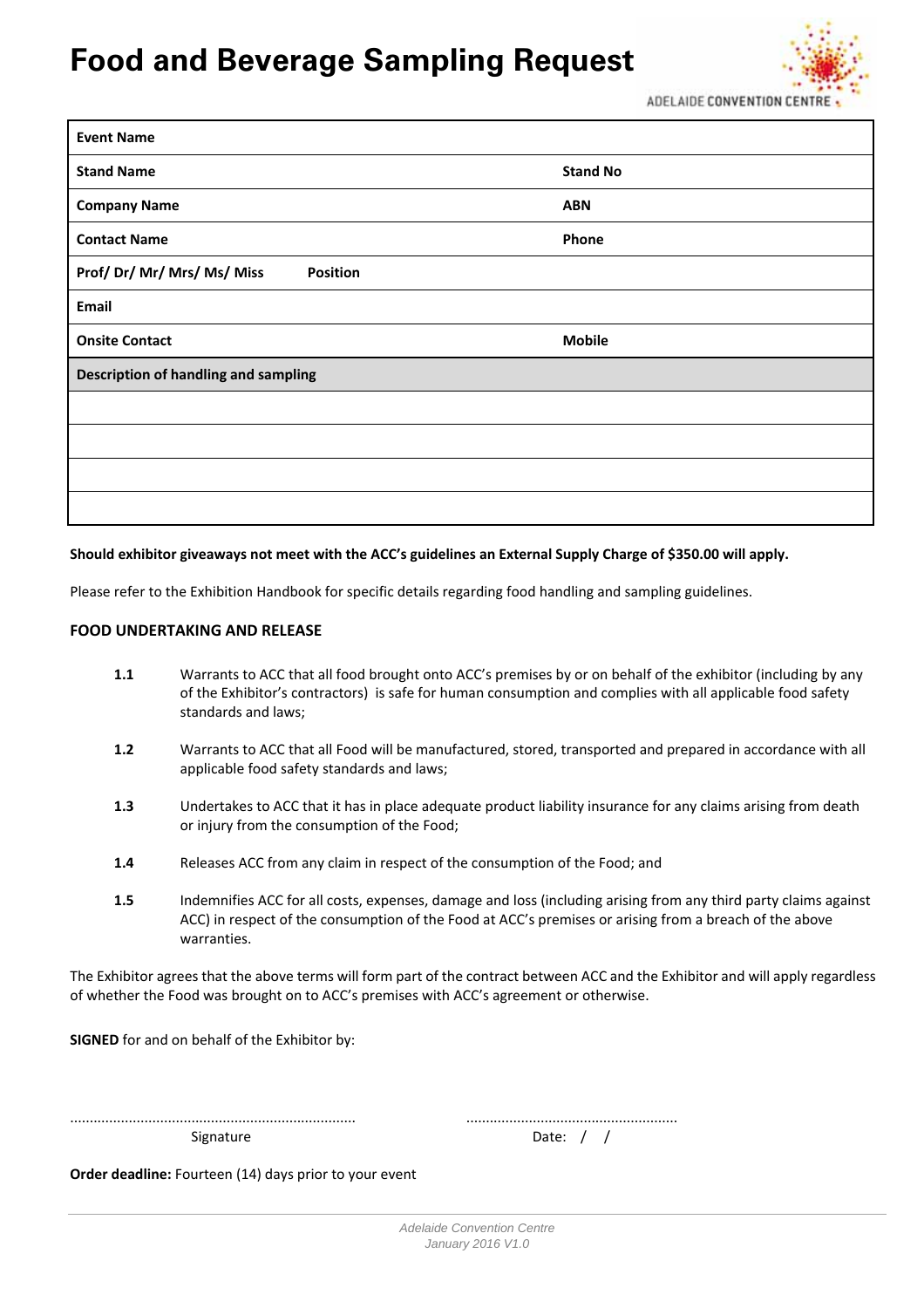# **Custom Stand Design Appraisal**



| <b>Event Name</b>                                                              |                  |  |           |  |
|--------------------------------------------------------------------------------|------------------|--|-----------|--|
| <b>Stand Name</b>                                                              | <b>Stand No</b>  |  |           |  |
| <b>Company Name</b>                                                            | <b>ABN</b>       |  |           |  |
| <b>Address</b>                                                                 |                  |  |           |  |
|                                                                                | <b>Post Code</b> |  |           |  |
| <b>Contact Name</b>                                                            | Phone            |  |           |  |
| Prof/Dr/Mr/Mrs/Ms/Miss<br><b>Position</b>                                      |                  |  |           |  |
| <b>Email</b>                                                                   |                  |  |           |  |
| <b>Onsite Contact</b>                                                          | <b>Mobile</b>    |  |           |  |
| <b>STRUCTURAL</b>                                                              |                  |  |           |  |
| Dimensions of stand?                                                           |                  |  |           |  |
| Maximum height of stand?                                                       |                  |  |           |  |
| Does this stand have a ceiling?                                                | Yes              |  | <b>No</b> |  |
| What are the dimensions of the ceiling?                                        |                  |  |           |  |
| <b>FLOORING</b>                                                                |                  |  |           |  |
| Does your stand have a raised floor?                                           | Yes              |  | <b>No</b> |  |
| What is the height of the floor?                                               |                  |  |           |  |
| Is the floor edge ramped?                                                      | Yes              |  | <b>No</b> |  |
| Is there ramped access for persons with disabilities?                          | Yes              |  | <b>No</b> |  |
| <b>ELECTRICAL</b>                                                              |                  |  |           |  |
| All electrical equipment is tested and tagged in accordance with AS3760: 2010? |                  |  | <b>No</b> |  |
| <b>DOCUMENTATION</b>                                                           |                  |  |           |  |
| Dimensioned floorplan and elevations provided                                  | Yes              |  | <b>No</b> |  |
| Graphical representation/ photographs provided                                 | Yes              |  | <b>No</b> |  |

#### **SUB CONTRACTOR INFORMATION**

Please provide details of all sub‐contractors who will be working onsite for your event.

| <b>Company Name</b> | <b>Contact Name</b> | <b>Contact Number</b> |
|---------------------|---------------------|-----------------------|
|                     |                     |                       |
|                     |                     |                       |
|                     |                     |                       |
|                     |                     |                       |

- Appraisal by the ACC will not include the assessment of the stands structural integrity and or design.
- Should it be deemed necessary the ACC may request the assessment by an engineer or qualified professional.
- All associated costs shall remain the responsibility of the stand builder/exhibitor.
- All documentation must be provided to the Event Organiser.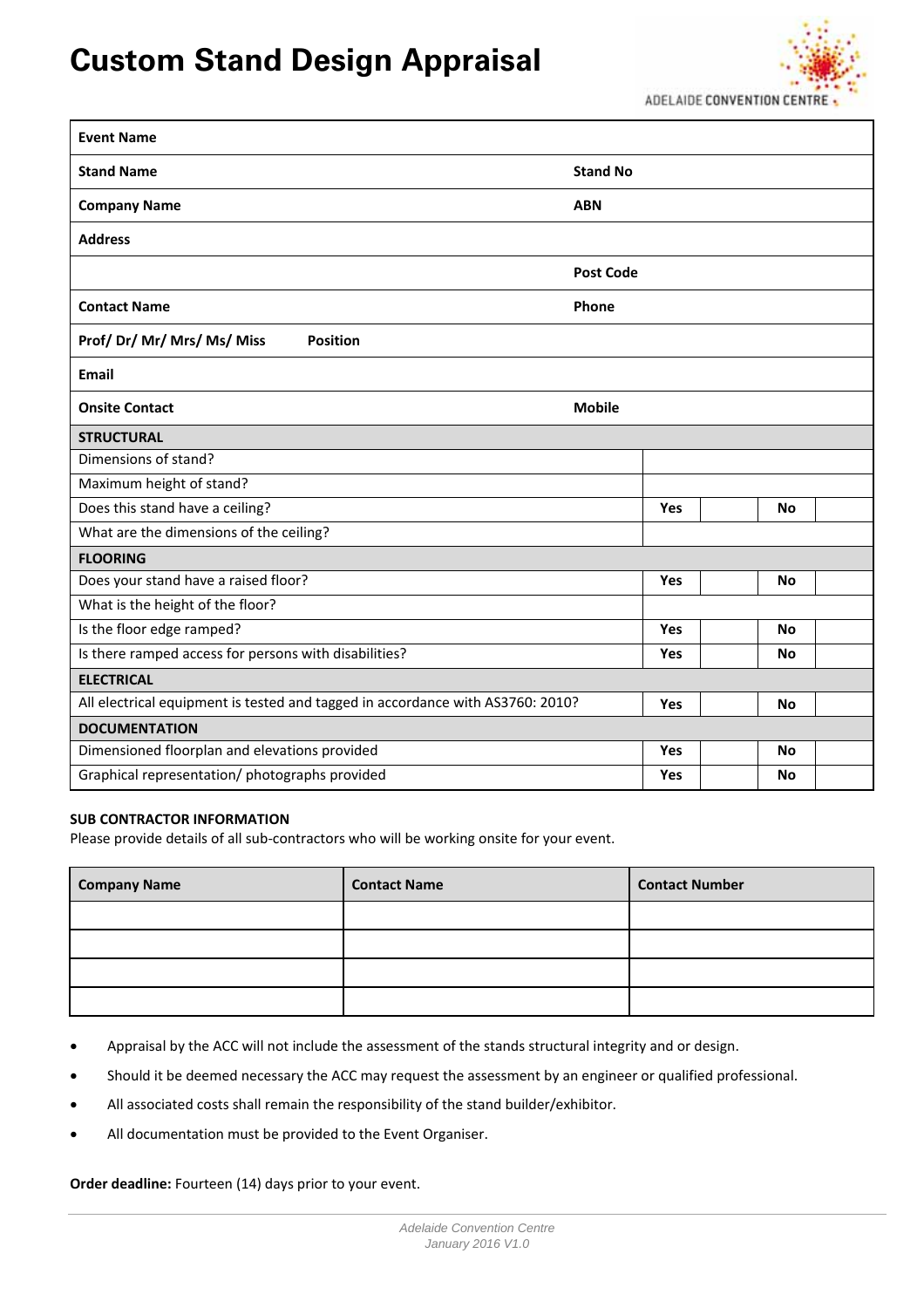# **Mobile Plant Approval Form**



| <b>Event Name</b>                         |                                          |
|-------------------------------------------|------------------------------------------|
| <b>Stand Name</b>                         | <b>Stand No:</b><br><b>If Applicable</b> |
| <b>Company Name</b>                       | <b>ABN</b>                               |
| <b>Address</b>                            |                                          |
|                                           | <b>Post Code</b>                         |
| <b>Contact Name</b>                       | Phone                                    |
| Prof/Dr/Mr/Mrs/Ms/Miss<br><b>Position</b> |                                          |
| Email                                     |                                          |

| Type of mobile plant         | <b>Forklift</b> | <b>Scissor Lift</b> | <b>Boom Lift</b> |
|------------------------------|-----------------|---------------------|------------------|
| Quantity                     |                 |                     |                  |
| <b>Hire Company</b>          |                 |                     |                  |
| <b>Delivery Date</b>         |                 | <b>Removal Date</b> |                  |
| <b>Delivery Time</b>         |                 | <b>Removal Time</b> |                  |
| <b>Onsite Contact</b>        |                 | <b>Mobile</b>       |                  |
| Delivery booked with Agility |                 | Yes                 | No               |

Clients, exhibitors and stand builders are free to engage their own supplier for fork lifting services. However, should this be the case please note that the appointed operators or contractors will be required to provide proof of the following documents with this completed form.

- Copy of successfully completed ACC Online Contractor Induction (and building contractor induction if site conditions necessitate);
- Copy of Public Liability Insurance Certificate of Currency;
- Proof of appropriate of license;

It is a requirement that all deliveries and collections of forklifts are scheduled with the ACC's nominated representative.

#### **North Terrace Loading Dock**

P: +61 8 8210 6773 E: northterracedock@avmc.com.au

All keys for forklifts/ scissor lifts/ boom lifts are to be given to the ACC Loading Dock Supervisor while not in use.

**Order deadline:** Fourteen (14) days prior to your event.

#### *Office use only*

| Approved:   |       | Date: |
|-------------|-------|-------|
| Delivery:   | Date: | Time: |
| Collection: | Date: | Time: |